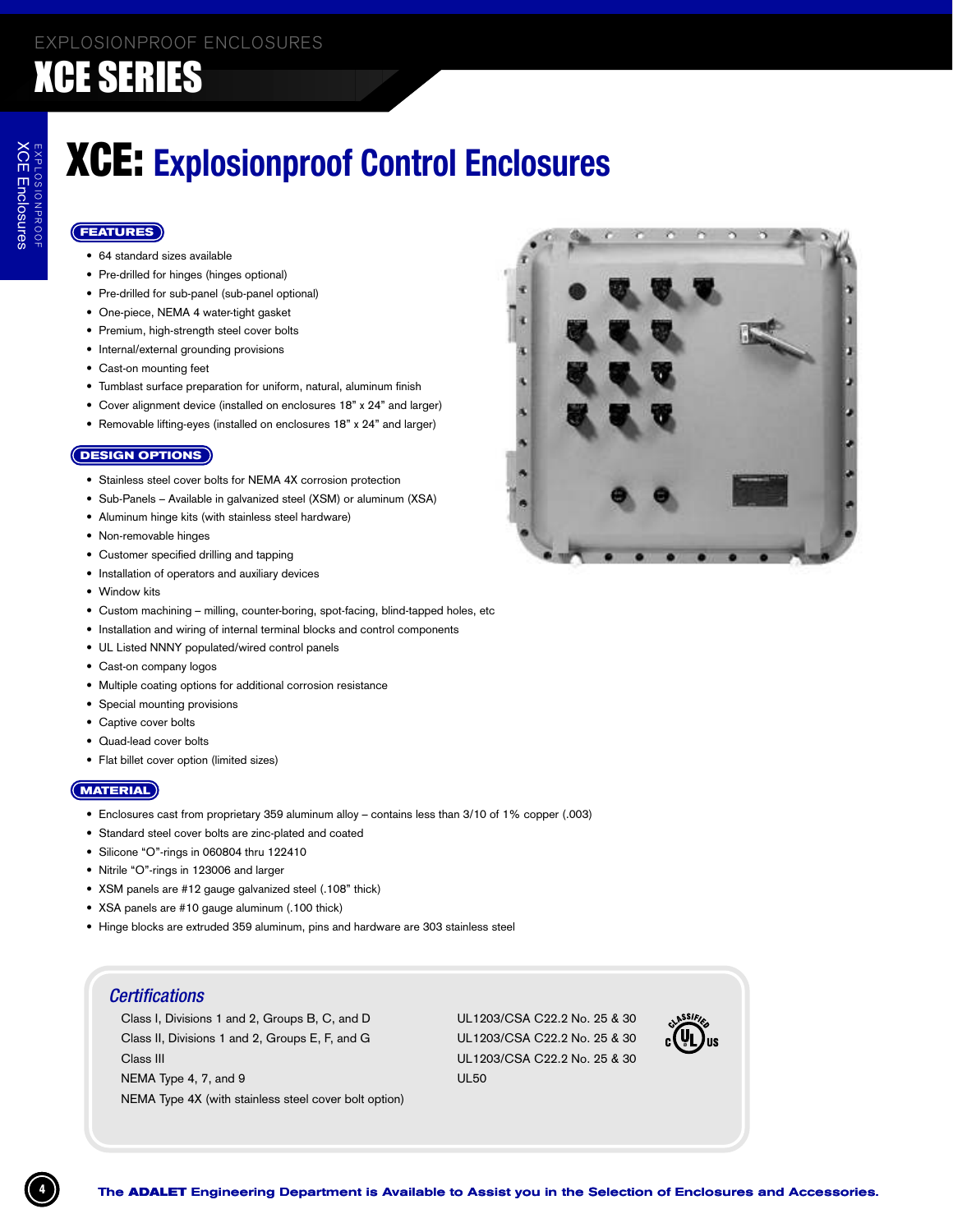# **XCE** Enclosures EXPLOSIONPROOF<br>**XCE Enclosures** E X P L O S I O N P R O O F EXPLOSIONPROOF<br>XCE Enclosures

EXPLOSIONPROOF ENCLOSURES

XCE SERIES





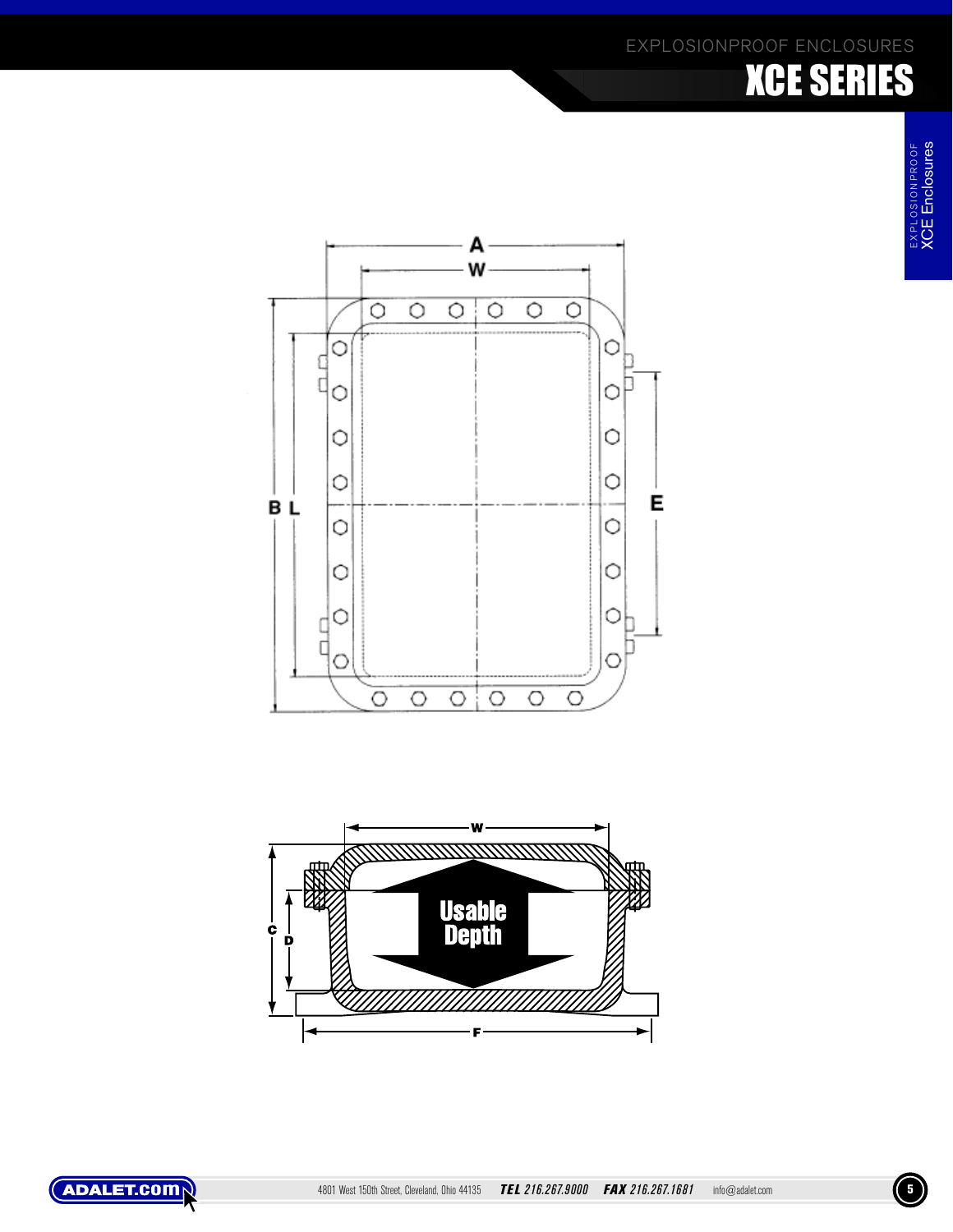### NNNY SERIES

# NNNY: **Explosionproof Control Enclosure Assemblies**

Adalet can provide UL Listed control panels and junction boxes built to meet the requirements of Underwriter's Laboratories' NNNY hazardous location panel program. Our experienced staff of engineers and designers will assist throughout the process as we work with you to design, manufacture, wire, and certify these panels to meet your precise specifications. These panels are built utilizing our XCE and XIFC enclosures populated with a nearly limitless list of UL-marked devices sourced from leading control manufacturers.

#### **Please submit the following information when requesting a quote:**

- Full-scaled CAD drawings
- Bill of materials including manufacturer and part number for each component
- Watt-loss data for each component
- Wiring schematic

**All components must be UL (for UL Listed panels) or cUL (for cUL Listed panels) marked**



### **Certifications**

Class I, Divisions 1 and 2, Groups B, C Class II, Divisions 1 and 2, Groups E, F, and G UL1203/C Class III الماد المسابق المسابق المسابق المسابق المسابق المسابق المسابق المسابق المسابق المسابق المسابق المسابق المسابق NEMA Type 4, 7, and 9 and 10 km s and 10 km s and 10 km s and 10 km s and 10 km s and 10 km s and 10 km s and 1 NEMA Type 4X (with stainless steel cover bolt option)

, and D UL1203/CSA C22.2 No. 25 & 30 SA C22.2 No. 25 & 30

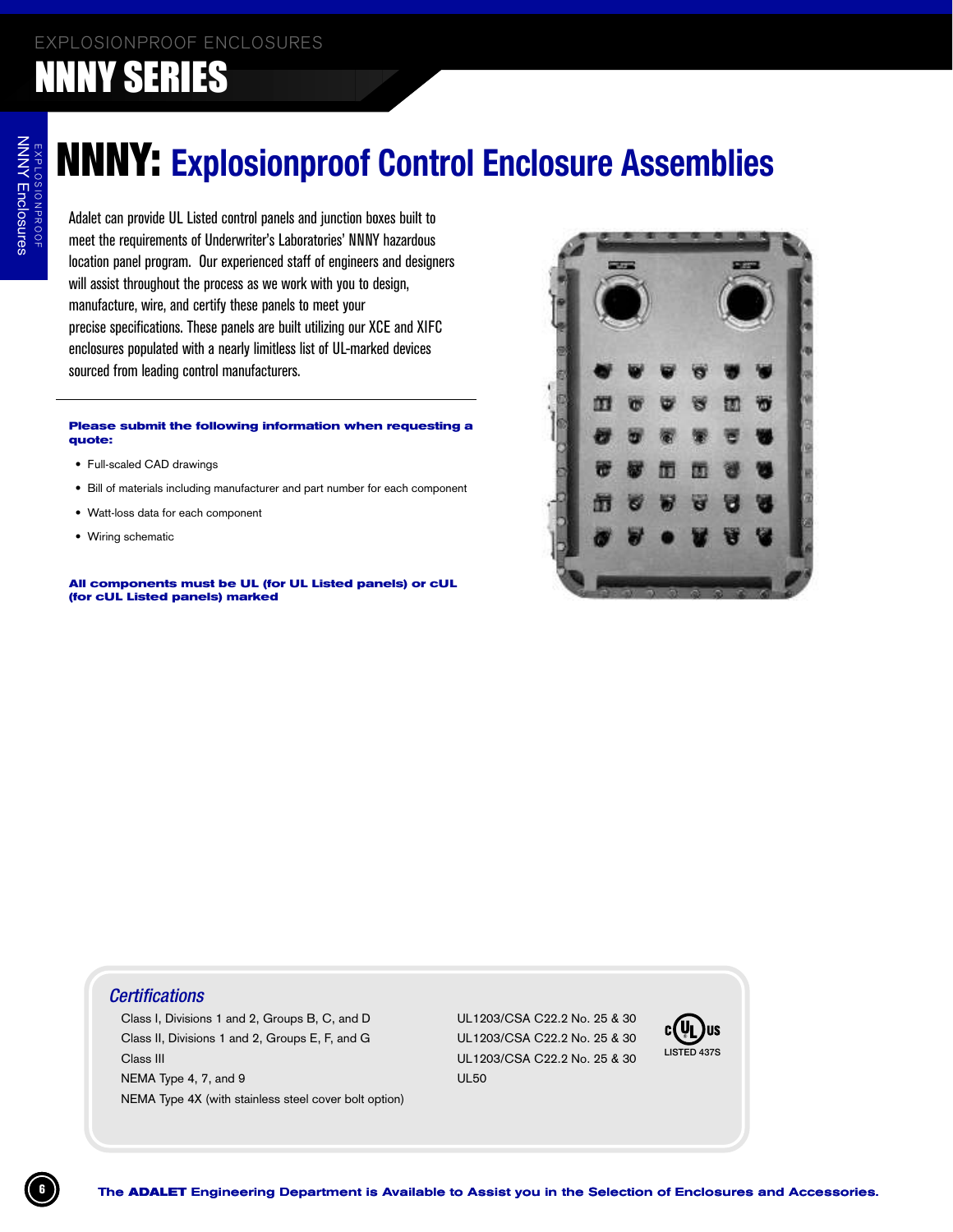# **XCEX: Flameproof Control Enclosures**



### **(FEATURES)**

- 64 standard sizes available
- Pre-drilled for hinges (hinges optional)
- Pre-drilled for sub-panel (sub-panel optional)
- One-piece, NEMA 4/IP66 water-tight gasket
- · Premium, high-strength steel, metric cover bolts
- Internal/external grounding provisions
- Cast-on mounting feet
- Tumblast surface preparation for uniform, natural, aluminum finish
- Cover alignment device (installed on enclosures 18" x 24" and larger)
- Removable lifting-eyes (installed on enclosures 18" x 24" and larger)

### **(DESIGN OPTIONS)**

- Stainless steel cover bolts for NEMA 4X corrosion protection
- Sub-Panels Available in galvanized steel (XSM) or aluminum (XSA)
- Aluminum hinge kits (with stainless steel hardware)
- Non-removable hinges
- Customer specified drilling and tapping
- Installation of operators and auxiliary devices
- Window kits
- Custom machining milling, counter-boring, spot-facing, blind-tapped holes, etc
- Installation and wiring of internal terminal blocks and control components
- Cast-on company logos
- Multiple coating options for additional corrosion resistance
- Special mounting provisions

### (MATERIAL)

- Enclosures cast from proprietary 359 aluminum alloy contains less than 3/10 of 1% copper (.003)
- Standard steel metric cover bolts are zinc-plated and coated
- Silicone "O"-rings in 060804 thru 122410
- Nitrile "O"-rings in 123006 and larger
- XSM panels are #12 gauge galvanized steel (.108" thick)
- XSA panels are #10 gauge aluminum (.100 thick)
- Hinge blocks are extruded 359 aluminum, pins and hardware are 303 stainless steel

### **Certifications**

Class I, Divisions 1 and 2, Groups B, C, and D Class II, Divisions 1 and 2, Groups E, F, and G Class III NEMA Type 4, 7, and 9 NEMA Type 4X (with stainless steel cover bolt option) Class I, Zone 1, AEx d IIB+H2 Class I, Zone 1, Ex d IIB+H2 0539 II 2GD **IP66** 

UL1203/CSA C22.2 No. 25 & 30 UL1203/CSA C22.2 No. 25 & 30 UL1203/CSA C22.2 No. 25 & 30 **UL50** 





EAL

IEC 60079-1/IEC 60079-31 ATEX Directive 94/9/EC IEC 60529

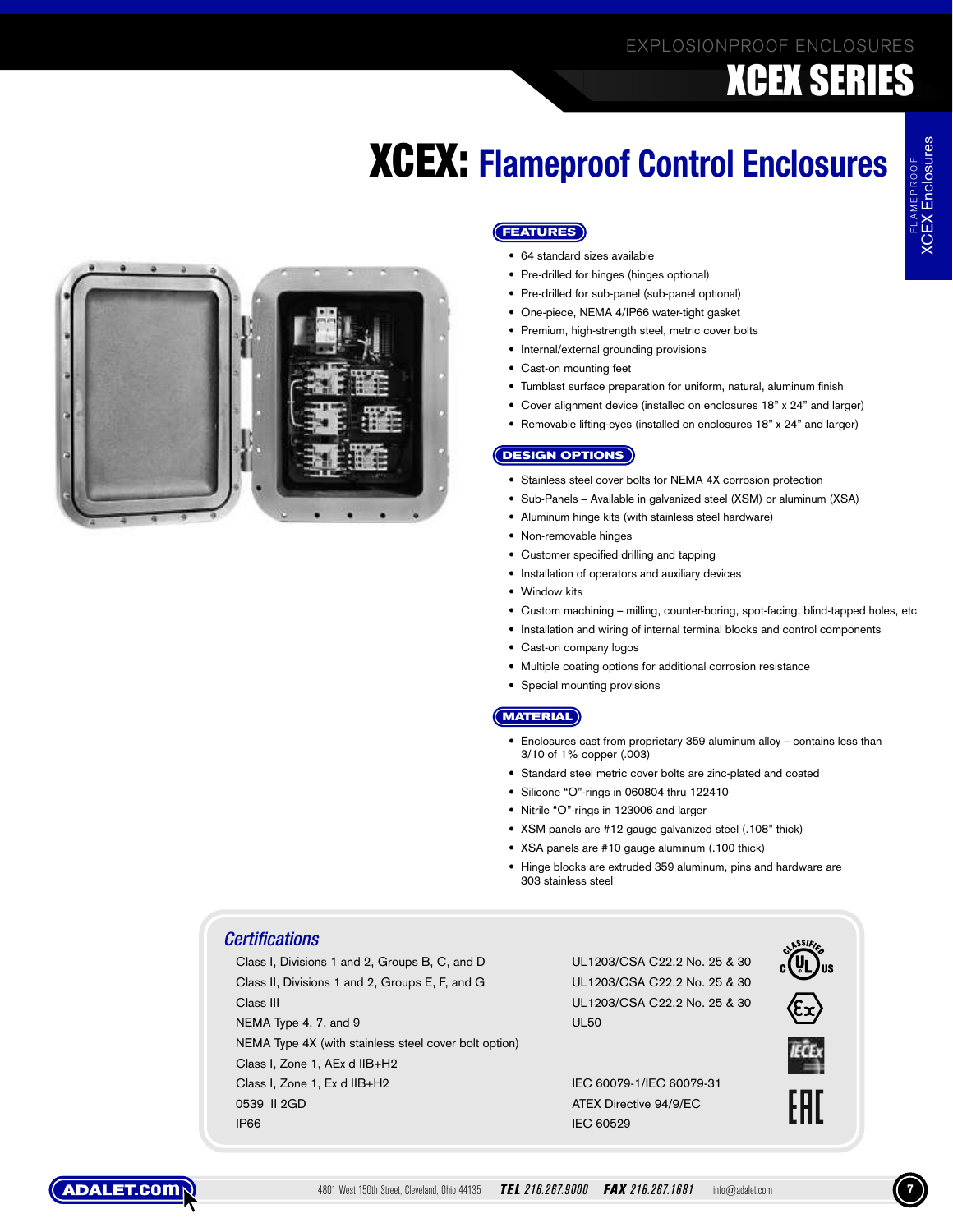|                 |                |                        |                |                                  | <b>ENCLOSURE</b>               |                                |                                |                                |                                |               |        |                |                | <b>PANS AND HINGES</b> |                                |                               |         |
|-----------------|----------------|------------------------|----------------|----------------------------------|--------------------------------|--------------------------------|--------------------------------|--------------------------------|--------------------------------|---------------|--------|----------------|----------------|------------------------|--------------------------------|-------------------------------|---------|
| <b>XCE/XCEX</b> |                | Inside Nom. Dimensions |                | Usable                           |                                | <b>Overall Dimensions</b>      |                                |                                | Mounting Lug<br>CL to CL       | Mtg.<br>Bolt  | Ship   |                | Pan Catalog #  |                        | Nom. Dimensions                | Steel<br>Pan                  | Hinge   |
| Catalog #       | W              | Г                      | D              | Depth                            | Α                              | B                              | C                              | E                              | F                              | Size          | Weight | Steel          | Alum.          | W                      | н                              | Weight                        | Cat #   |
| XCE/X-041604    | $\overline{4}$ | 16                     | $\overline{4}$ | $4\frac{3}{4}$                   | 7 <sup>1</sup> / <sub>4</sub>  | 19 1/4                         | 6                              | 12 <sub>8</sub>                | $6\frac{3}{4}$                 | $\frac{3}{8}$ | 25     | XSM0416        | XSA0416        | $3\frac{1}{4}$         | 15 1/4                         | 1 <sub>1</sub>                | $XHB-2$ |
| XCE/X-060804    | 6              | 8                      | 4              | $4\frac{5}{8}$                   | 9 <sup>1</sup> / <sub>4</sub>  | 11 1/4                         | 5 15/16                        | 4 1/2                          | 9 <sub>1</sub>                 | $\frac{3}{8}$ | 21     | XSM0608        | XSA0608        | 5 %                    | $7\frac{1}{8}$                 | $\mathbf{1}$                  | XHB-2   |
| XCE/X-060805    | 6              | 8                      | 5              | 5 %                              | 9 <sup>1</sup> / <sub>4</sub>  | 11 1/4                         | 615/16                         | $4\frac{1}{2}$                 | 9 <sub>1</sub>                 | $\frac{3}{8}$ | 23     | XSM0608        | XSA0608        | 5 %                    | $7\frac{1}{8}$                 | $\mathbf{1}$                  | $XHB-2$ |
| XCE/X-060806    | 6              | 8                      | 6              | $6\frac{5}{8}$                   | 9 <sub>1/4</sub>               | 11 1/4                         | 715/16                         | 4 1/2                          | 9 <sub>1</sub>                 | $\frac{3}{8}$ | 25     | XSM0608        | XSA0608        | 5 %                    | $7\frac{1}{8}$                 | $\mathbf{1}$                  | XHB-2   |
| XCE/X-061105    | 6              | 11                     | 5              | $5\frac{7}{8}$                   | $9\frac{1}{4}$                 | 14 1/4                         | $7\frac{3}{16}$                | $7\frac{1}{2}$                 | 9 <sub>1</sub>                 | $\frac{3}{8}$ | 24     | XSM0611        | XSA0611        | $5\frac{1}{8}$         | 10 <sup>%</sup>                | 1 <sub>1</sub>                | XHB-2   |
| XCE/X-061204    | 6              | 12                     | 4              | $4\frac{3}{4}$                   | 9 <sup>1</sup> / <sub>4</sub>  | 15 1/4                         | 6 1/16                         | 8 1/2                          | 9 <sub>1</sub>                 | $\frac{3}{8}$ | 24     | XSM0612        | XSA0612        | 5 %                    | 11 <sub>18</sub>               | $1 \frac{3}{4}$               | $XHB-2$ |
| XCE/X-061206    | 6              | 12                     | 6              | $6\frac{3}{4}$                   | 9 <sup>1</sup> / <sub>4</sub>  | 15 1/4                         | 8 1/16                         | 8 <sub>2</sub>                 | 9 <sub>1</sub>                 | $\frac{3}{8}$ | 29     | XSM0612        | XSA0612        | $5\frac{1}{8}$         | 11 <sub>18</sub>               | $1 \frac{3}{4}$               | $XHB-2$ |
| XCE/X-061305    | 6              | 13                     | 5              | $5\frac{7}{8}$                   | $9\frac{1}{4}$                 | 16 1/4                         | 7 3/16                         | $9\frac{1}{2}$                 | 9 <sub>8</sub>                 | $\frac{3}{8}$ | 26     | XSM0613        | XSA0613        | 5 %                    | 12 %                           | $\overline{2}$                | XHB-2   |
| XCE/X-071004    | $\overline{7}$ | 10                     | 4              | $4\frac{3}{4}$                   | 10 <sup>3</sup> / <sub>8</sub> | 13 %                           | $6\frac{3}{16}$                | 6 <sub>1/2</sub>               | 9 <sup>3</sup> / <sub>4</sub>  | $\frac{3}{8}$ | 27     | XSM0710        | XSA0710        | $6\frac{1}{8}$         | $9\frac{1}{8}$                 | $1\frac{1}{4}$                | XHB-2   |
| XCE/X-071006    | $\overline{7}$ | 10                     | 6 1/8          | $6\frac{3}{4}$                   | 10 %                           | 13 %                           | 8 3/16                         | 6 1/2                          | 9 <sup>3</sup> / <sub>4</sub>  | $\frac{3}{8}$ | 31     | XSM0710        | XSA0710        | 6 1/8                  | $9\frac{1}{8}$                 | $1\frac{1}{4}$                | $XHB-2$ |
| XCE/X-071805    | $\overline{7}$ | 18 1/4                 | 5              | $5\frac{3}{4}$                   | 10 <sup>3</sup> / <sub>8</sub> | $21 \frac{5}{8}$               | 7 <sup>3</sup> / <sub>16</sub> | 14 <sub>2</sub>                | 9 <sup>3</sup> / <sub>4</sub>  | $\frac{3}{8}$ | 55     | XSM0718        | XSA0718        | $6\frac{1}{8}$         | 17 <sup>3</sup> / <sub>8</sub> | 2 <sub>2</sub>                | $XHB-2$ |
| XCE/X-080804    | 8              | 8                      | 4              | 4 13/16                          | 11 <sup>3</sup> / <sub>8</sub> | 11 <sup>3</sup> / <sub>8</sub> | $6\frac{3}{8}$                 | 4 1/2                          | 11                             | $\frac{3}{8}$ | 24     | <b>XSM0808</b> | <b>XSA0808</b> | $\overline{7}$         | $\overline{7}$                 | $1\frac{1}{4}$                | XHB-2   |
| XCE/X-080806    | 8              | $\,$ 8 $\,$            | 6              | 613/16                           | 11 <sup>3</sup> / <sub>8</sub> | 11 <sup>3</sup> / <sub>8</sub> | 8 %                            | $4\frac{1}{2}$                 | 11                             | $\frac{3}{8}$ | 28     | <b>XSM0808</b> | XSA0808        | $\overline{7}$         | $\overline{7}$                 | $1\frac{1}{4}$                | $XHB-2$ |
| XCE/X-080808    | 8              | 8                      | 8              | 813/16                           | 11 <sup>3</sup> / <sub>8</sub> | 11 %                           | 10 %                           | 4 1/2                          | 11                             | $\frac{3}{8}$ | 35     | <b>XSM0808</b> | XSA0808        | $\overline{7}$         | $\overline{7}$                 | $1\frac{1}{4}$                | $XHB-2$ |
| XCE/X-081004    | 8              | 10                     | $\overline{4}$ | $4 \frac{3}{4}$                  | 11 <sup>3</sup> / <sub>8</sub> | 13 <sup>3</sup> / <sub>8</sub> | $6\frac{1}{4}$                 | $6\frac{1}{2}$                 | 10 3/4                         | $\frac{3}{8}$ | 30     | XSM0810        | XSA0810        | $\overline{7}$         | $9\frac{1}{8}$                 | 1 <sub>1</sub>                | $XHB-2$ |
| XCE/X-081006    | 8              | 10                     | 6              | 6 <sup>3</sup> / <sub>4</sub>    | 11 <sup>3</sup> / <sub>8</sub> | 13 %                           | $8\frac{1}{4}$                 | 6 1/2                          | 10 3/4                         | $\frac{3}{8}$ | 34     | XSM0810        | XSA0810        | $\overline{7}$         | $9\frac{1}{8}$                 | $1\frac{1}{2}$                | XHB-2   |
| XCE/X-081204    | 8              | 12                     | $\overline{4}$ | $4\frac{3}{4}$                   | 11 <sup>3</sup> / <sub>8</sub> | 15 %                           | $6\frac{1}{4}$                 | 8 <sub>2</sub>                 | 10 <sup>3</sup> / <sub>4</sub> | $\frac{3}{8}$ | 34     | XSM0812        | XSA0812        | $6\frac{7}{8}$         | $10\%$                         | 2 <sup>1</sup> / <sub>4</sub> | $XHB-2$ |
| XCE/X-081206    | 8              | 12                     | 6              | $6\frac{3}{4}$                   | 11 <sup>3</sup> / <sub>8</sub> | 15 %                           | 8 1/4                          | 8 1/2                          | 10 3/4                         | $\frac{3}{8}$ | 42     | XSM0812        | XSA0812        | $6\frac{7}{8}$         | 10 %                           | $2\frac{1}{4}$                | XHB-2   |
| XCE/X-081208    | 8              | 12                     | 8              | $8\frac{3}{4}$                   | 11 <sup>3</sup> / <sub>8</sub> | 15 %                           | 10 1/4                         | $8\frac{1}{2}$                 | 10 3/4                         | $\frac{3}{8}$ | 48     | XSM0812        | XSA0812        | $6\frac{7}{8}$         | 10 %                           | $2\frac{1}{4}$                | $XHB-2$ |
| XCE/X-091105    | 9              | 11                     | 5              | 5 <sup>3</sup> / <sub>4</sub>    | 12 <sup>3</sup> / <sub>8</sub> | 14 %                           | 7.5/16                         | 7 <sub>1/2</sub>               | 12                             | $\frac{3}{8}$ | 41     | XSM0911        | XSA0911        | 8                      | 10                             | 2 <sub>2</sub>                | XHB-2   |
| XCE/X-101004    | 10             | 10                     | 4              | $4\frac{3}{4}$                   | 13 <sup>3</sup> / <sub>8</sub> | 13 <sup>3</sup> / <sub>8</sub> | 6 %                            | 6 <sub>2</sub>                 | 13                             | $\frac{3}{8}$ | 34     | XSM1010        | XSA1010        | $8\frac{7}{8}$         | $8\frac{7}{8}$                 | 2 <sub>2</sub>                | $XHB-2$ |
| XCE/X-101006    | 10             | 10                     | 6              | $6\frac{3}{4}$                   | 13 <sup>3</sup> / <sub>8</sub> | 13 %                           | 8 %                            | 6 <sub>1/2</sub>               | 13                             | $\frac{3}{8}$ | 44     | XSM1010        | XSA1010        | $8\frac{7}{8}$         | $8\frac{7}{8}$                 | 2 <sub>2</sub>                | XHB-2   |
| XCE/X-101008    | 10             | 10                     | 8              | 8 <sup>3</sup> / <sub>4</sub>    | 13 %                           | 13 %                           | 10 %                           | $6\frac{1}{2}$                 | 13                             | $\frac{3}{8}$ | 50     | XSM1010        | XSA1010        | $8\frac{7}{8}$         | $8\frac{7}{8}$                 | 2 <sub>2</sub>                | $XHB-2$ |
| XCE/X-101206    | 10             | 12                     | $6\frac{1}{4}$ | 7 <sup>1</sup> / <sub>4</sub>    | 13 <sup>3</sup> / <sub>8</sub> | 15 %                           | $8\frac{7}{8}$                 | 8 1/2                          | 13 1/4                         | $\frac{3}{8}$ | 46     | XSM1012        | XSA1012        | 10 %                   | $8\frac{7}{8}$                 | 3                             | XHB-2   |
| XCE/X-101404    | 10             | 14                     | 4              | $4\frac{3}{4}$                   | 13 <sup>3</sup> / <sub>8</sub> | 17 <sup>3</sup> / <sub>8</sub> | 6 1/16                         | 10 %                           | 13                             | $\frac{3}{8}$ | 42     | <b>XSM1014</b> | XSA1014        | $8\frac{7}{8}$         | $12\frac{7}{8}$                | $3\frac{1}{2}$                | $XHB-2$ |
| XCE/X-101406    | 10             | 14                     | 6              | 6 <sup>3</sup> / <sub>4</sub>    | 13 <sup>3</sup> / <sub>8</sub> | 17 <sup>3</sup> / <sub>8</sub> | 8 1/16                         | 10 %                           | 13                             | $\frac{3}{8}$ | 49     | XSM1014        | XSA1014        | $8\frac{7}{8}$         | $12\frac{7}{8}$                | $3\frac{1}{2}$                | XHB-2   |
| XCE/X-101408    | 10             | 14                     | 8              | $8\frac{3}{4}$                   | 13 %                           | 17 <sup>3</sup> / <sub>8</sub> | 10 1/2                         | 10 %                           | 13                             | $\frac{3}{8}$ | 57     | XSM1014        | XSA1014        | $8\frac{7}{8}$         | $12\frac{7}{8}$                | $3\frac{1}{2}$                | $XHB-2$ |
| XCE/X-121206    | 12             | 12                     | 6              | $\overline{7}$                   | 16 1/4                         | 16 1/4                         | 815/6                          | $8\frac{5}{6}$                 | 16                             | $\frac{1}{2}$ | 68     | XSM1212        | XSA1212        | 10 %                   | 10 %                           | 3 <sup>3</sup> / <sub>4</sub> | $XHC-2$ |
| XCE/X-121208    | 12             | 12                     | 8              | $\mathsf g$                      | 16 1/4                         | 16 1/4                         | 10 15/16                       | $8\frac{5}{8}$                 | 16                             | $\frac{1}{2}$ | 80     | <b>XSM1212</b> | XSA1212        | 10 %                   | 10 %                           | 3 <sup>3</sup> / <sub>4</sub> | $XHC-2$ |
| XCE/X-121806    | 12             | 18                     | 6              | $6\frac{3}{4}$                   | 16 1/4                         | 22 1/4                         | 8 <sup>3</sup> / <sub>4</sub>  | 14 <sub>2</sub>                | 16                             | $\frac{1}{2}$ | 93     | <b>XSM1218</b> | <b>XSA1218</b> | 10 <sub>2</sub>        | $16\frac{1}{2}$                | $5\frac{1}{2}$                | XHC-2   |
| XCE/X-121808    | 12             | 18                     | 8              | 8 <sup>3</sup> / <sub>4</sub>    | 16 1/4                         | $22\frac{1}{4}$                | 10 3/4                         | 14 <sub>2</sub>                | 16                             | $\frac{1}{2}$ | 101    | <b>XSM1218</b> | <b>XSA1218</b> | 10 <sub>2</sub>        | $16\frac{1}{2}$                | $5\frac{1}{2}$                | $XHC-2$ |
| XCE/X-122005    | 12             | 20                     | 5              | $5\frac{3}{4}$                   | 16 1/4                         | 24 1/4                         | $8\frac{1}{8}$                 | 14 %                           | 16                             | $\frac{1}{2}$ | 104    | XSM1220        | XSA1220        | 11                     | 19                             | $6\frac{1}{2}$                | XHC-2   |
| XCE/X-122406    | 12             | 24                     | 6              | 615/16                           | 16 1/4                         | 28 1/4                         | 9 <sup>1</sup> / <sub>4</sub>  | 18 %                           | 16                             | $\frac{1}{2}$ | 127    | <b>XSM1224</b> | <b>XSA1224</b> | 11                     | 23                             | 8                             | $XHC-2$ |
| XCE/X-122408    | 12             | 24                     | 8              | 815/6                            | 16 1/4                         | 28 1/4                         | 11 1/4                         | 18 %                           | 16                             | $\frac{1}{2}$ | 142    | <b>XSM1224</b> | <b>XSA1224</b> | 11                     | 23                             | 8                             | $XHC-2$ |
| XCE/X-122410    | 12             | 24                     | 10             | 10 <sup>15</sup> / <sub>16</sub> | 16 1/4                         | 28 1/4                         | 13 <sup>1</sup> / <sub>4</sub> | 18 <sup>3</sup> / <sub>8</sub> | 16                             | $\frac{1}{2}$ | 154    | <b>XSM1224</b> | <b>XSA1224</b> | 11                     | 23                             | 8                             | $XHC-2$ |

**NOTES** 1. Operators, windows and hinges are ordered separately.

2. XCEX Ex d approval optional.

- 3. To indicate NEMA 4/IP66 option, add suffix "N4" after size (catalog number).
- 4. Where reference is made to Class I and Class II hazardous locations, the equipment is suitable for both Division1 and Division 2 locations.
- 5. Enclosures are pre-drilled for mounting panel and hinge kit unless otherwise specified.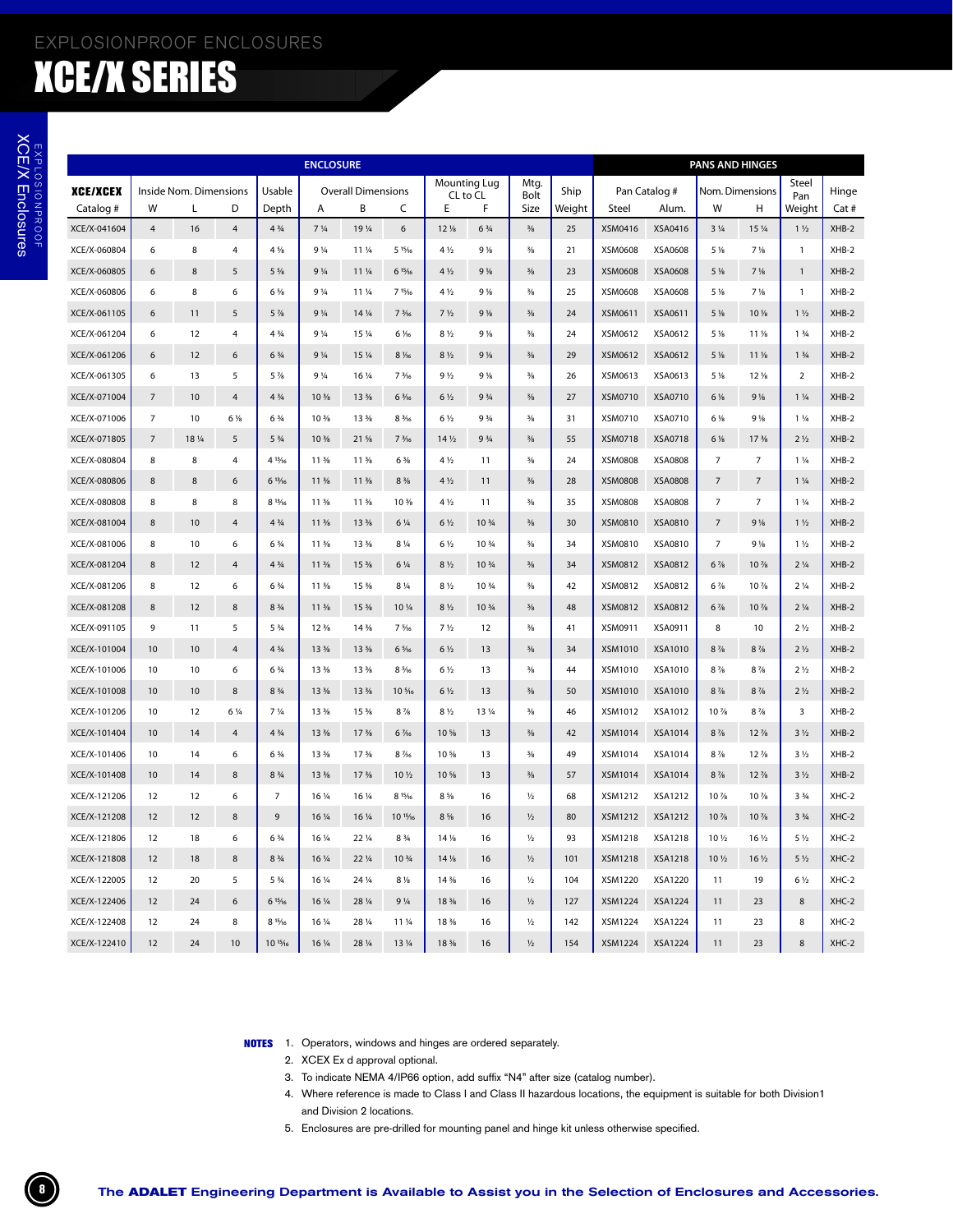### EXPLOSIONPROOF ENCLOSURES

# XCE/X SERIES

|                              |          |                        |        |                                                                       | <b>ENCLOSURE</b>               |                           |                                           |                                     |                                      |                                |            |                                                                                                                      |                           | <b>PANS AND HINGES</b>         |                                |                                |                  |
|------------------------------|----------|------------------------|--------|-----------------------------------------------------------------------|--------------------------------|---------------------------|-------------------------------------------|-------------------------------------|--------------------------------------|--------------------------------|------------|----------------------------------------------------------------------------------------------------------------------|---------------------------|--------------------------------|--------------------------------|--------------------------------|------------------|
| <b>XCE/XCEX</b>              |          | Inside Nom. Dimensions |        | Usable                                                                |                                | <b>Overall Dimensions</b> |                                           |                                     | <b>Mounting Lug</b><br>CL to CL      | Mtg.<br>Bolt                   | Ship       |                                                                                                                      | Pan Catalog #             |                                | Nom. Dimensions                | Steel<br>Pan                   | Hinge            |
| Catalog #                    | W        | L                      | D      | Depth                                                                 | Α                              | B                         | C                                         | Ε                                   | F                                    | Size                           | Weight     | Steel                                                                                                                | Alum.                     | W                              | Н                              | Weight                         | Cat #            |
| XCE/X-123006                 | 12       | 30                     | 6      | $6\frac{11}{16}$                                                      | $16\frac{3}{4}$                | 34 1/4                    | $9\frac{5}{8}$                            | 23                                  | 16                                   | $\frac{1}{2}$                  | 180        | XSM1230                                                                                                              | XSA1230                   | 10 3/4                         | 28 3/4                         | 9 <sup>3</sup> / <sub>4</sub>  | $XHC-2$          |
| XCE/X-123606<br>XCE/X-123608 | 12<br>12 | 36<br>36               | 6<br>8 | 615/16<br>815/16                                                      | 16 1/4<br>16 1/4               | 40 1/4<br>40 1/4          | $91\frac{1}{6}$<br>$111\frac{11}{6}$      | 29<br>29                            | 16<br>16                             | ⅓<br>$\frac{1}{2}$             | 212<br>232 | XSM1236<br>XSM1236                                                                                                   | XSA1236<br>XSA1236        | 10 3/4<br>10 3/4               | 34 3/4<br>$34\frac{3}{4}$      | 11 3/4<br>11 3/4               | XHD-3<br>XHD-3   |
|                              |          |                        |        |                                                                       |                                |                           |                                           |                                     |                                      |                                |            |                                                                                                                      |                           |                                |                                |                                |                  |
| XCE/X-124608<br>XCE/X-141406 | 12<br>14 | 46<br>14               | 8<br>6 | 815/16                                                                | 16 1/4<br>18 1/4               | 50 1/4<br>18 1/4          | 11 11/16<br>9 <sup>1</sup> / <sub>4</sub> | 39<br>9 <sup>3</sup> / <sub>4</sub> | 16<br>17 <sup>3</sup> / <sub>4</sub> | $\frac{5}{8}$                  | 280<br>97  | XSM1246<br>XSM1414                                                                                                   | XSA1246<br><b>XSA1414</b> | 10 3/4<br>$12\frac{7}{8}$      | 44 3/4<br>$12\frac{7}{8}$      | 15<br>5                        | XHD-4<br>$XHC-2$ |
| XCE/X-141408                 | 14       | 14                     | 8      | $\overline{7}$<br>9                                                   | 18 1/4                         | 18 1/4                    | 11 <sub>18</sub>                          | 9 <sup>3</sup> / <sub>4</sub>       | 17 3/4                               | $\frac{1}{2}$<br>$\frac{1}{2}$ | 103        | XSM1414                                                                                                              | <b>XSA1414</b>            | $12\frac{7}{8}$                | $12\frac{7}{8}$                | 5                              | XHC-2            |
| XCE/X-142806                 | 14       | 28                     | 6      | 713/16                                                                | 18 1/4                         | 32 1/4                    | 9%                                        | $22\frac{1}{2}$                     | 17 <sup>3</sup> / <sub>4</sub>       | $\frac{1}{2}$                  | 120        | <b>XSM1428</b>                                                                                                       | <b>XSA1428</b>            | $12\frac{7}{8}$                | $26\frac{7}{8}$                | 10 3/4                         | $XHF-2$          |
| XCE/X-161606                 | 16       | 16                     | 6      | 7 <sup>5</sup> / <sub>8</sub>                                         | 20 %                           | 20 %                      | 915/16                                    | 11                                  | 19 3/4                               | $\frac{5}{8}$                  | 135        | XSM1616                                                                                                              | XSA1616                   | 14 <sup>3</sup> / <sub>4</sub> | 14 3/4                         | $6\frac{3}{4}$                 | XHD-2            |
| XCE/X-161608                 | 16       | 16                     | 8      | $9\frac{5}{8}$                                                        | 20 %                           | 20 %                      | $11^{15}/16$                              | 11                                  | 19 3/4                               | $\frac{5}{8}$                  | 156        | XSM1616                                                                                                              | XSA1616                   | $14\frac{3}{4}$                | 14 <sup>3</sup> / <sub>4</sub> | $6\frac{3}{4}$                 | XHD-2            |
| XCE/X-162406                 | 16       | 24                     | 6      | 713/16                                                                | 20 %                           | 28 %                      | 10 %                                      | 18 %                                | 19 3/4                               | $\frac{5}{8}$                  | 190        | XSM1624                                                                                                              | XSA1624                   | 14 <sub>2</sub>                | 22 <sub>2</sub>                | 10 1/4                         | XHF-2            |
| XCE/X-162408                 | 16       | 24                     | 8      | 913/16                                                                | 20 %                           | 28 %                      | 12 <sup>3</sup> / <sub>8</sub>            | 18 %                                | 19 3/4                               | $\frac{5}{8}$                  | 209        | XSM1624                                                                                                              | XSA1624                   | 14 <sub>2</sub>                | $22\frac{1}{2}$                | 10 <sup>1</sup> / <sub>4</sub> | $XHF-2$          |
| XCE/X-162410                 | 16       | 24                     | 10     | $11^{13}/16$                                                          | 20 %                           | 28 %                      | 14 %                                      | 18 %                                | 19 3/4                               | $\frac{5}{8}$                  | 225        | XSM1624                                                                                                              | XSA1624                   | 14 <sub>2</sub>                | 22 <sub>2</sub>                | 10 1/4                         | XHF-2            |
| XCE/X-162806                 | 16       | 28                     | 6      | 613/16                                                                | 20 1/2                         | 32 1/16                   | 9 <sub>1/2</sub>                          | $22\frac{1}{2}$                     | 19 3/4                               | $\frac{5}{8}$                  | 200        | <b>XSM1628</b>                                                                                                       | <b>XSA1628</b>            | $26\frac{1}{2}$                | 14 <sub>2</sub>                | 12                             | $XHF-2$          |
| XCE/X-163406                 | 16       | 34                     | 6      | 615/16                                                                | 20 1/2                         | 38 1/2                    | 9 <sub>1/2</sub>                          | 27                                  | 19 3/4                               | $\frac{5}{8}$                  | 260        | XSM1630                                                                                                              | XSA1630                   | 14 <sub>2</sub>                | 28 1/2                         | 12 <sub>2</sub>                | XHF-2            |
| XCE/X-164610                 | 16       | 46                     | 10     | $11^{13}/16$                                                          | 20 %                           | 50 %                      | 14 %                                      | 39                                  | 19 3/4                               | $\frac{5}{8}$                  | 390        | XSM1646                                                                                                              | XSA1646                   | 14 <sub>2</sub>                | $44\frac{1}{2}$                | 20 1/4                         | XHF-4            |
| XCE/X-181806                 | 18       | 18                     | 6      | 713/16                                                                | $22\frac{7}{8}$                | $22\frac{7}{8}$           | 10 1/2                                    | 13                                  | 21 3/4                               | $\frac{5}{8}$                  | 177        | XSM1818                                                                                                              | <b>XSA1818</b>            | 16 3/4                         | 16 3/4                         | $8 \frac{3}{4}$                | XHF-2            |
| XCE/X-181808                 | 18       | 18                     | 8      | 913/16                                                                | $22\frac{7}{8}$                | $22\frac{7}{8}$           | 12 <sub>2</sub>                           | 13                                  | 21 <sup>3</sup> / <sub>4</sub>       | $\frac{5}{8}$                  | 200        | <b>XSM1818</b>                                                                                                       | <b>XSA1818</b>            | $16\frac{3}{4}$                | $16\frac{3}{4}$                | $8\frac{3}{4}$                 | $XHF-2$          |
| XCE/X-182406                 | 18       | 24                     | 6      | 7 1/16                                                                | $22\frac{7}{8}$                | 28 %                      | 10 13/16                                  | 18 %                                | 21 3/4                               | $\frac{5}{8}$                  | 226        | XSM1824                                                                                                              | <b>XSA1824</b>            | $16\frac{1}{2}$                | 22 <sub>2</sub>                | 11 <sub>2</sub>                | XHF-2            |
| XCE/X-182408                 | 18       | 24                     | 8      | $9\frac{7}{16}$                                                       | $22\frac{7}{8}$                | 28 %                      | $12^{13}/16$                              | 18 %                                | 21 <sup>3</sup> / <sub>4</sub>       | $\frac{5}{8}$                  | 239        | <b>XSM1824</b>                                                                                                       | <b>XSA1824</b>            | $16\frac{1}{2}$                | $22\frac{1}{2}$                | 11 <sub>2</sub>                | $XHF-2$          |
| XCE/X-182410                 | 18       | 24                     | 10     | 11 1/16                                                               | $22\frac{7}{8}$                | 28 %                      | $14^{13}/16$                              | 18 <sup>3</sup> / <sub>8</sub>      | 21 3/4                               | $\frac{5}{8}$                  | 260        | <b>XSM1824</b>                                                                                                       | XSA1824                   | $16\frac{1}{2}$                | 22 <sub>2</sub>                | 11 <sub>2</sub>                | XHF-2            |
| XCE/X-183008                 | 18       | 30                     | 8      | $9\frac{3}{8}$                                                        | $22\frac{7}{8}$                | 34 %                      | $12^{13}/16$                              | 23                                  | 21 <sup>3</sup> / <sub>4</sub>       | $\frac{5}{8}$                  | 293        | XSM1830                                                                                                              | XSA1830                   | $16\frac{1}{2}$                | 28 1/2                         | 14 3/4                         | $XHF-2$          |
| XCE/X-183608                 | 18       | 36                     | 8      | $9\frac{3}{8}$                                                        | $22\frac{7}{8}$                | 40 %                      | $12\frac{7}{8}$                           | 29                                  | 21 3/4                               | $\frac{5}{8}$                  | 318        | XSM1836                                                                                                              | XSA1836                   | $16\frac{1}{2}$                | $34\frac{1}{2}$                | 18                             | XHF-3            |
| XCE/X-183610                 | 18       | 36                     | 10     | 11 %                                                                  | $22\frac{7}{8}$                | 40 %                      | 14 %                                      | 29                                  | 21 <sup>3</sup> / <sub>4</sub>       | $\frac{5}{8}$                  | 340        | XSM1836                                                                                                              | XSA1836                   | $16\frac{1}{2}$                | $34\frac{1}{2}$                | 18                             | XHF-3            |
| XCE/X-242408                 | 24       | 24                     | 8      | $9\frac{7}{16}$                                                       | 28 %                           | 28 %                      | 12 1/16                                   | 18 %                                | 28                                   | $\frac{5}{8}$                  | 302        | XSM2424                                                                                                              | <b>XSA2424</b>            | 22                             | 22                             | 15 %                           | XHF-2            |
| XCE/X-242410                 | 24       | 24                     | 10     | 11 %                                                                  | 28 %                           | 28 %                      | 14 1/16                                   | 18 %                                | 28                                   | $\frac{5}{8}$                  | 330        | XSM2424                                                                                                              | <b>XSA2424</b>            | 22                             | 22                             | 15 <sup>1</sup> / <sub>4</sub> | $XHF-2$          |
| XCE/X-243008                 | 24       | 30                     | 8      | 9 1/4                                                                 | 28 %                           | 34 %                      | $12^{15}/16$                              | 23                                  | 28                                   | $\frac{5}{8}$                  | 356        | XSM2430                                                                                                              | XSA2430                   | 22                             | 28                             | 19 1/4                         | XHF-2            |
| XCE/X-243608                 | 24       | 36                     | 8      | 9 <sup>1/4</sup>                                                      | 28 %                           | 40 %                      | 12 1/16                                   | 29                                  | 28                                   | $\frac{5}{8}$                  | 408        | XSM2436                                                                                                              | XSA2436                   | 34                             | 22                             | 23 <sub>2</sub>                | $XHF-3$          |
| XCE/X-243610                 | 24       | 36                     | 10     | 11 1/4                                                                | 28 %                           | 40 %                      | 14 %                                      | 29                                  | 28                                   | $\frac{5}{8}$                  | 433        | XSM2436                                                                                                              | XSA2436                   | 34                             | 22                             | 23 <sub>2</sub>                | XHF-3            |
| XCE/X-323612*                | 32       | 36                     | 12     | 12                                                                    | 37 <sup>3</sup> / <sub>4</sub> | 41 3/4                    | 15 <sub>2</sub>                           | 29                                  | 36 %                                 | $\frac{5}{8}$                  | 691        | XSM3236                                                                                                              | XSA3236                   | 29                             | 33                             | 28 3/4                         | XHF-3            |
|                              |          |                        |        |                                                                       |                                |                           |                                           |                                     |                                      |                                |            |                                                                                                                      |                           |                                |                                |                                |                  |
|                              |          |                        |        | <b>NOTES</b> 1. Operators, windows and hinges are ordered separately. |                                |                           |                                           |                                     |                                      |                                |            |                                                                                                                      |                           |                                |                                |                                |                  |
|                              |          |                        |        |                                                                       |                                |                           | 2. XCEX Ex d approval optional.           |                                     |                                      |                                |            | 3. To indicate NEMA 4/IP66 option, add suffix "N4" after size (catalog number).                                      |                           |                                |                                |                                |                  |
|                              |          |                        |        |                                                                       |                                |                           |                                           |                                     |                                      |                                |            | 4. Where reference is made to Class I and Class II hazardous locations, the equipment is suitable for both Division1 |                           |                                |                                |                                |                  |
|                              |          |                        |        |                                                                       | and Division 2 locations.      |                           |                                           |                                     |                                      |                                |            |                                                                                                                      |                           |                                |                                |                                |                  |
|                              |          |                        |        |                                                                       |                                |                           |                                           |                                     |                                      |                                |            | 5. Enclosures are pre-drilled for mounting panel and hinge kit unless otherwise specified.                           |                           |                                |                                |                                |                  |
|                              |          |                        |        |                                                                       |                                |                           |                                           |                                     |                                      |                                |            |                                                                                                                      |                           |                                |                                |                                |                  |
| <b>DALET.COMM</b>            |          |                        |        |                                                                       |                                |                           |                                           |                                     |                                      |                                |            | 4801 West 150th Street, Cleveland, Ohio 44135 TEL 216.267.9000 FAX 216.267.1681                                      |                           | info@addlet.com                |                                |                                |                  |

- 3. To indicate NEMA 4/IP66 option, add suffix "N4" after size (catalog number).
- 4. Where reference is made to Class I and Class II hazardous locations, the equipment is suitable for both Division1 and Division 2 locations.
- 5. Enclosures are pre-drilled for mounting panel and hinge kit unless otherwise specified.

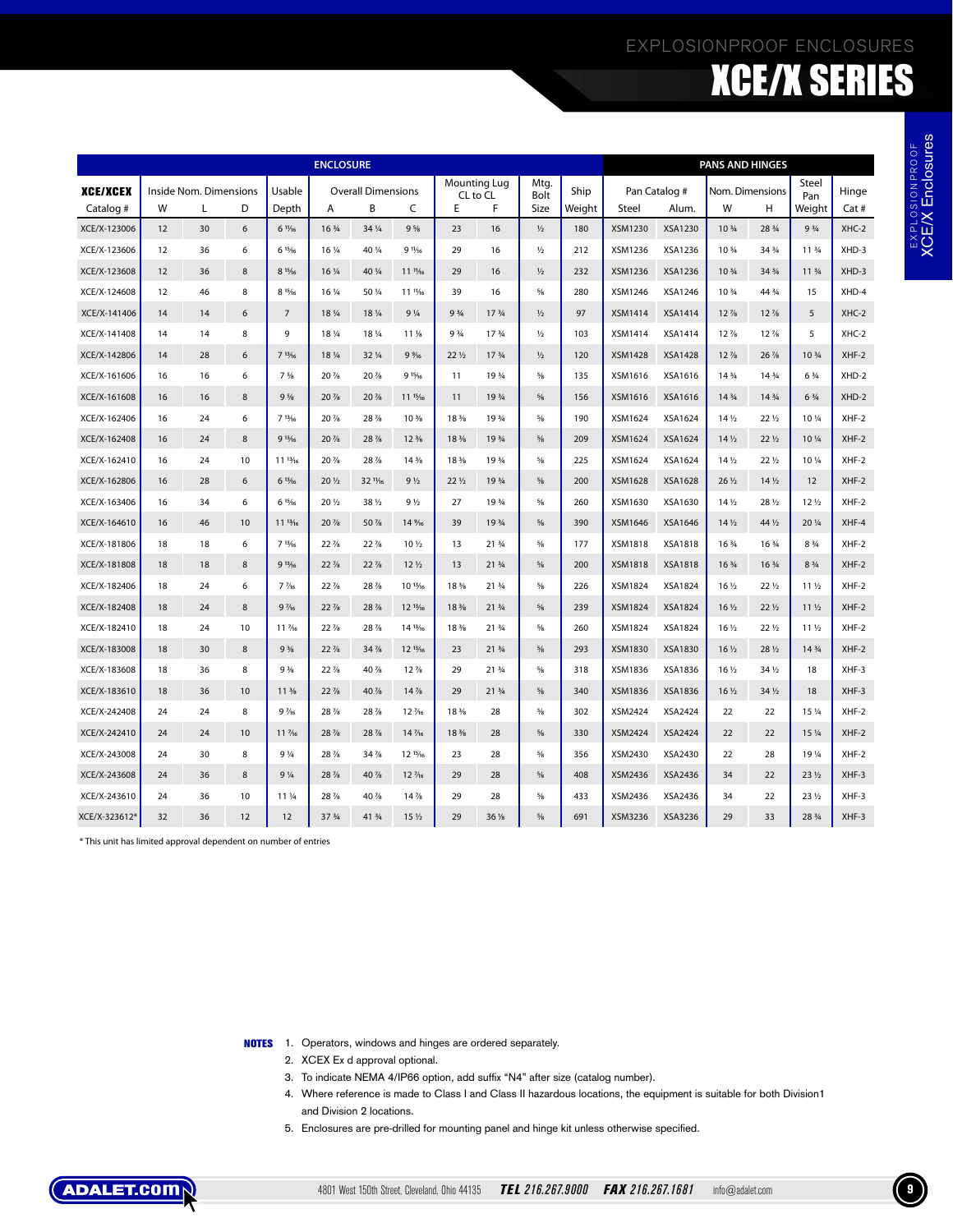# Customer Design Sheets

Cover Layout



DIMENSION ALL MODIFICATIONS FROM CENTER LINES OF COVER

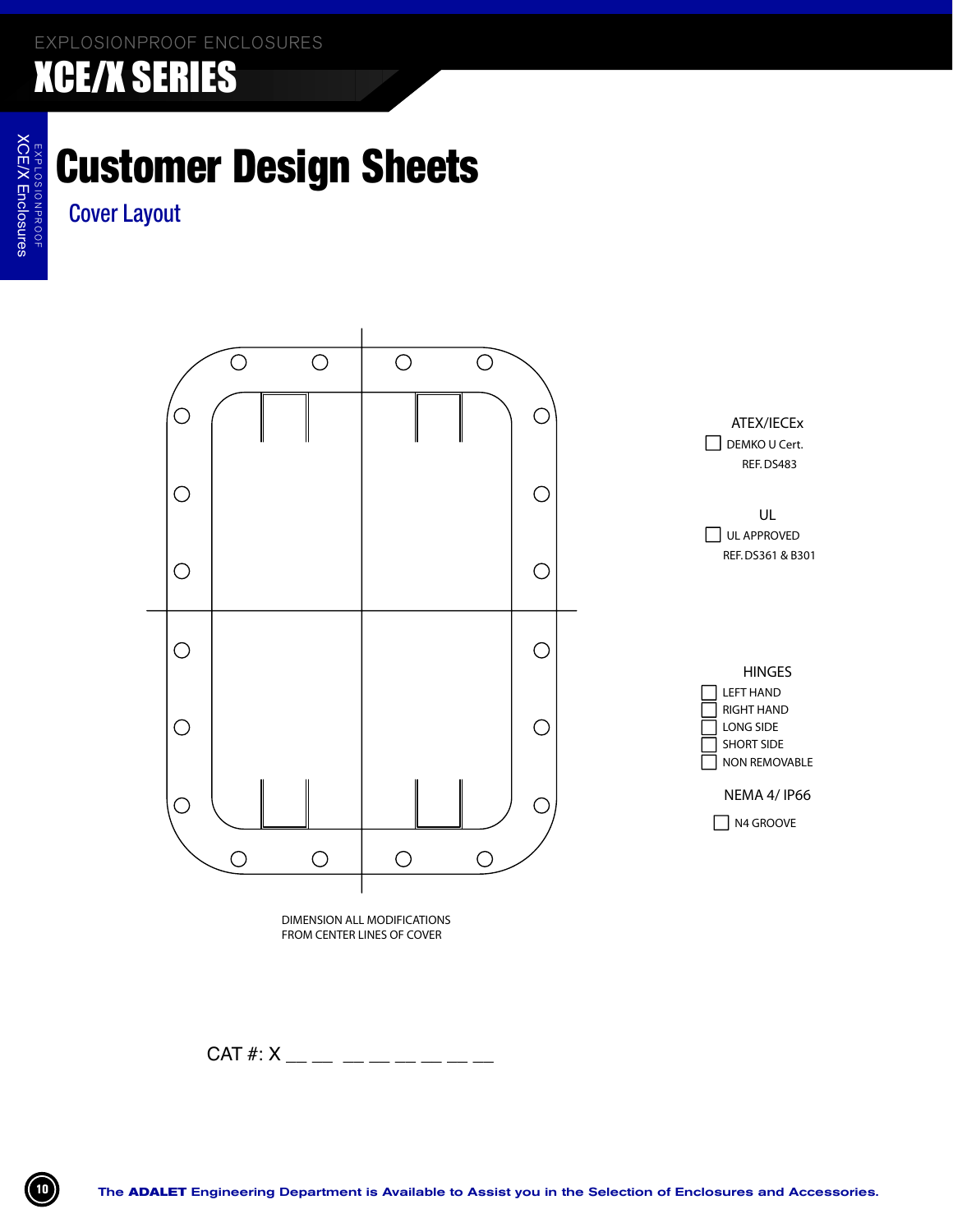### EXPLOSIONPROOF ENCLOSURES

# XCE/X SERIES

# **Customer Design Sheets**

Box Layout

XCE/X Enclosures





DIMENSION ALL MODIFICATIONS FROM CENTER LINES AND BOTTOM OF MOUNTING LUGS WHENEVER POSSIBLE.

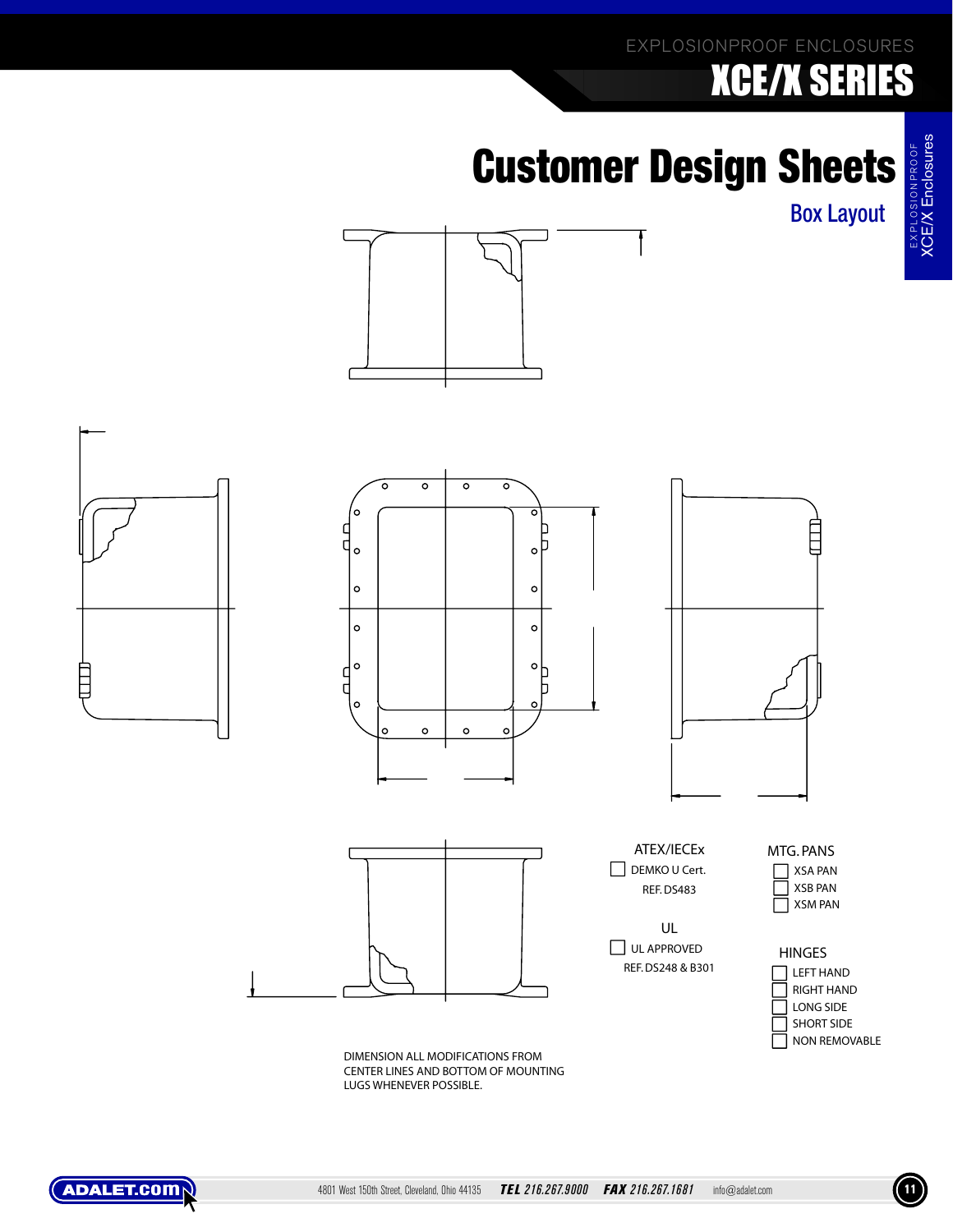### Cover & Sidewall Area

|                         | <b>COVER FLAT</b> |                  |                  | <b>CONDUIT - SIDEWALL</b> |                                 |                 |                  | <b>BACKWALL</b>  |
|-------------------------|-------------------|------------------|------------------|---------------------------|---------------------------------|-----------------|------------------|------------------|
| <b>Enclosure Series</b> | Α                 | В                | C                | D                         | F                               | G               | J                | κ                |
| 041604                  | $2\frac{1}{8}$    | 14 %             | $2\frac{11}{6}$  | 14 1/16                   | $2\frac{7}{8}$                  | 1               | $3\frac{1}{8}$   | 15 %             |
| 060804                  | $3\frac{7}{8}$    | $5 \frac{7}{8}$  | 4 11/16          | $6\frac{11}{16}$          | $2\frac{7}{8}$                  | $\mathbf{1}$    | $5\frac{1}{8}$   | $7\frac{1}{8}$   |
| 060805                  | $3\frac{7}{8}$    | $5\frac{7}{8}$   | $4\frac{5}{8}$   | $6 \frac{5}{8}$           | $3\frac{7}{8}$                  | 1               | 5 ¼6             | 7 1/16           |
| 060806                  | $3\frac{7}{8}$    | $5\frac{7}{8}$   | $4\frac{9}{16}$  | $6\frac{9}{16}$           | $4\frac{7}{8}$                  | $\mathbf{1}$    | 4 15/16          | 615/16           |
| 061105                  | $3\frac{7}{8}$    | $8\frac{7}{8}$   | $4\frac{5}{8}$   | $9\frac{5}{8}$            | $3\frac{5}{8}$                  | 1               | 5 %              | $10 \frac{1}{8}$ |
| 061204                  | $3\frac{7}{8}$    | $9\frac{7}{8}$   | 4 11/16          | 10 1/16                   | $2\frac{7}{8}$                  | 1               | 5 %              | $11 \frac{1}{8}$ |
| 061206                  | $3\frac{7}{8}$    | $9\frac{7}{8}$   | $4\frac{9}{16}$  | 10 %                      | 4 %                             | $1\frac{5}{16}$ | 4 1/16           | 10 7/16          |
| 061305                  | $3\frac{7}{8}$    | $10 \frac{7}{8}$ | $4\frac{5}{8}$   | $11 \frac{5}{8}$          | $3\frac{5}{8}$                  | $\mathbf{1}$    | $5\frac{1}{8}$   | $12 \frac{1}{8}$ |
| 071004                  | $4\frac{7}{8}$    | $7\frac{7}{8}$   | $5\frac{5}{8}$   | $8\frac{5}{8}$            | 2 <sub>2</sub>                  | $1 \frac{3}{8}$ | $5\frac{5}{8}$   | $8\frac{5}{8}$   |
| 071006                  | $4\frac{7}{8}$    | $7\frac{7}{8}$   | $5\frac{9}{16}$  | $8\frac{9}{16}$           | $4\frac{5}{8}$                  | $1 \frac{3}{8}$ | $5\frac{9}{16}$  | $8\frac{9}{16}$  |
| 071805                  | 5                 | $16\frac{1}{4}$  | 5 1/16           | 16 1/16                   | $3\frac{1}{2}$                  | $1 \frac{3}{8}$ | 5 1/16           | 16 1/16          |
| 080804                  | $5\frac{7}{8}$    | $5\frac{7}{8}$   | $6\frac{5}{8}$   | $6\frac{5}{8}$            | 2 <sup>11</sup> / <sub>16</sub> | $1\frac{1}{8}$  | $7\frac{1}{8}$   | $7\frac{1}{8}$   |
| 080806                  | $5\frac{7}{8}$    | $5\frac{7}{8}$   | $6\frac{9}{16}$  | $6\frac{9}{16}$           | 4 11/16                         | $1\frac{1}{8}$  | 7 1/16           | 7 1/16           |
| 080808                  | $5\frac{7}{8}$    | $5\frac{7}{8}$   | 6 1/16           | 6 1/16                    | 6 11/16                         | $1\frac{1}{8}$  | 615/16           | 615/16           |
| 081004                  | $5\frac{7}{8}$    | $7\frac{7}{8}$   | $6\frac{5}{8}$   | $8 \frac{5}{8}$           | 2 <sub>2</sub>                  | $1 \frac{3}{8}$ | $6 \frac{5}{8}$  | $8\frac{5}{8}$   |
| 081006                  | $5\frac{7}{8}$    | $7\frac{7}{8}$   | $6\frac{9}{16}$  | $8\frac{9}{16}$           | $4\frac{1}{2}$                  | $1 \frac{3}{8}$ | 6 %              | $8\frac{9}{16}$  |
| 081204                  | $5\frac{7}{8}$    | $9\frac{7}{8}$   | $6\frac{5}{8}$   | $10 \frac{5}{8}$          | 2 <sub>2</sub>                  | $1 \frac{3}{8}$ | $6 \frac{5}{8}$  | $10 \frac{5}{8}$ |
| 081206                  | $5\frac{7}{8}$    | $9\frac{7}{8}$   | $6\frac{9}{16}$  | 10 %                      | $4\frac{1}{2}$                  | $1 \frac{3}{8}$ | $6\frac{9}{16}$  | 10 %             |
| 081208                  | $5\frac{7}{8}$    | $9\frac{7}{8}$   | 6 1/16           | 10 1/16                   | $6\frac{1}{2}$                  | $1 \frac{3}{8}$ | 6 1/16           | 10 7/16          |
| 091105                  | $6\frac{7}{8}$    | $8\frac{7}{8}$   | $7\frac{5}{16}$  | $9\frac{5}{16}$           | $3\frac{3}{8}$                  | $1\frac{9}{6}$  | $7\frac{5}{16}$  | $9\frac{5}{16}$  |
| 101004                  | $7 \frac{7}{8}$   | $7\frac{7}{8}$   | $8 \frac{3}{8}$  | $8 \frac{3}{8}$           | $2 \frac{3}{8}$                 | $1\frac{9}{6}$  | $8 \frac{3}{8}$  | $8 \frac{3}{8}$  |
| 101006                  | $7\frac{7}{8}$    | $7\frac{7}{8}$   | $8\frac{5}{16}$  | $8\frac{5}{16}$           | $4\frac{3}{8}$                  | $1\frac{9}{6}$  | $8\frac{5}{16}$  | $8\frac{5}{16}$  |
| 101008                  | $7 \frac{7}{8}$   | $7\frac{7}{8}$   | $8 \frac{3}{16}$ | $8 \frac{3}{16}$          | $6 \frac{3}{8}$                 | $1\frac{9}{16}$ | $8 \frac{3}{16}$ | $8 \frac{3}{16}$ |
| 101206                  | $7^{3/4}$         | 93/4             | $8\frac{1}{4}$   | $10 \frac{1}{4}$          | $4\frac{5}{8}$                  | $1\frac{9}{6}$  | $8\frac{1}{4}$   | $10 \frac{1}{4}$ |
| 101404                  | $7 \frac{7}{8}$   | $11 \frac{7}{8}$ | $8 \frac{3}{8}$  | $12 \frac{3}{8}$          | $2 \frac{3}{8}$                 | $1\frac{9}{6}$  | $8 \frac{3}{8}$  | $12 \frac{3}{8}$ |
| 101406                  | $7\frac{7}{8}$    | $11 \frac{7}{8}$ | $8\frac{5}{16}$  | 12 %                      | $4 \frac{3}{8}$                 | $1\frac{9}{16}$ | $8\frac{5}{16}$  | 12 %             |
| 101408                  | $7 \frac{7}{8}$   | $11 \frac{7}{8}$ | 8 1/16           | 12 1/16                   | 6 ¼                             | $1 \frac{3}{4}$ | $7 \frac{5}{8}$  | $11 \frac{5}{8}$ |
| 121206                  | 93/4              | $9 \frac{3}{4}$  | 913/16           | 913/16                    | 4 %                             | $1 \frac{7}{8}$ | 913/16           | 913/16           |
| 121208                  | 93/4              | 9.3/4            | $91\frac{1}{6}$  | 9 11/16                   | $6\frac{1}{8}$                  | $1\frac{7}{8}$  | $91\frac{1}{6}$  | $91\frac{1}{6}$  |
| 121806                  | $9 \frac{3}{4}$   | $15 \frac{3}{4}$ | 913/16           | 15 13/16                  | 4 %                             | $1 \frac{7}{8}$ | 913/16           | $15^{13}/16$     |
| 121808                  | 93/4              | $15 \frac{3}{4}$ | 9 11/16          | 15 1/16                   | $6\frac{1}{8}$                  | $1 \frac{7}{8}$ | $91\frac{1}{6}$  | 15 1/16          |
| 122005                  | 93/4              | $17 \frac{3}{4}$ | 10 1/16          | 18 16                     | $3\frac{3}{16}$                 | 2               | 10 1/16          | 18 1/16          |
| 122404                  | 9.5/8             | $21 \frac{5}{8}$ | $10 \frac{1}{8}$ | 22 %                      | $2\frac{1}{8}$                  | 2               | $10 \frac{1}{8}$ | 22 %             |







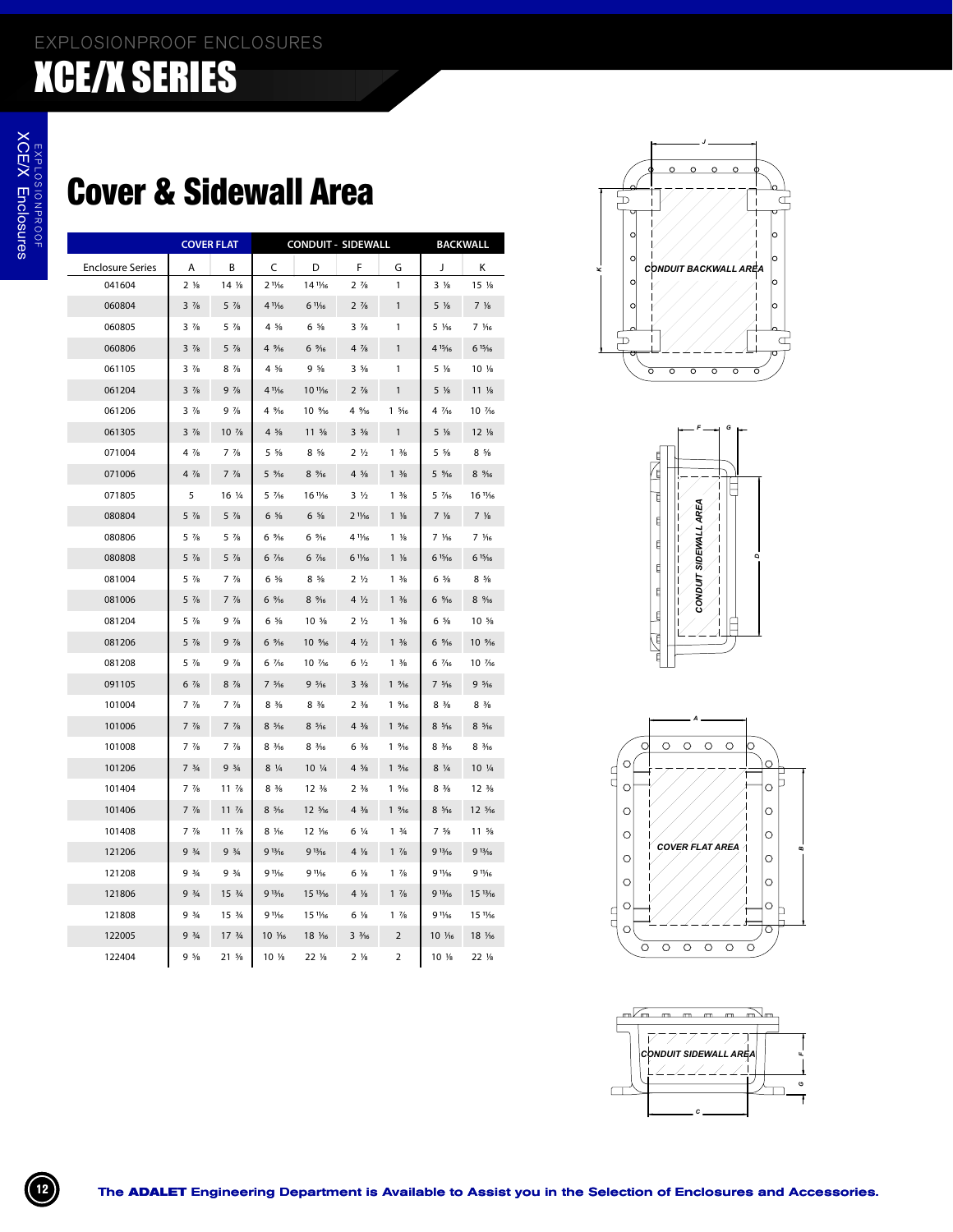### EXPLOSIONPROOF ENCLOSURES XCE/X SERIES

### Cover & Sidewall Area

|                         | <b>COVER FLAT</b> |                  |                   |                  | <b>CONDUIT - SIDEWALL</b> |                               |                  | <b>BACKWALL</b>                |
|-------------------------|-------------------|------------------|-------------------|------------------|---------------------------|-------------------------------|------------------|--------------------------------|
| <b>Enclosure Series</b> | A                 | B                | C                 | D                | F                         | G                             | J                | Κ                              |
| 122406                  | 9.5/8             | 21 %             | 10 1/16           | 22 1/16          | $4\frac{1}{8}$            | $\overline{2}$                | 10 1/16          | 22 1/16                        |
| 122408                  | 9.5/8             | $21 \frac{5}{8}$ | 915/16            | 2115/16          | $6\frac{1}{8}$            | $\overline{2}$                | 915/16           | 2115/16                        |
| 122410                  | 9%                | $21 \frac{5}{8}$ | 9 13/16           | 21 13/16         | 8 %                       | 2                             | 9 13/16          | 21 13/16                       |
| 123006                  | $9\frac{5}{8}$    | $27 \frac{7}{8}$ | 10 1/16           | 28 1/16          | $\overline{4}$            | $2 \frac{5}{16}$              | 10 1/16          | 28 1/16                        |
| 123606                  | $9\frac{5}{8}$    | 33 %             | 10 1/16           | 34 1/16          | 4                         | 2 <sup>3</sup> / <sub>8</sub> | 10 1/16          | 34 1/16                        |
| 123608                  | $9\frac{5}{8}$    | 33 %             | 915/16            | 33 15/16         | 6                         | $2 \frac{3}{8}$               | 915/16           | 33 15/16                       |
| 124608                  | $9\frac{5}{8}$    | 42 1/4           | 9 1/16            | 43 7/16          | $5\frac{5}{8}$            | $2\frac{11}{16}$              | 9.3/16           | 43 3/16                        |
| 141406                  | 11                | 11               | 12 1/16           | $12 \frac{1}{6}$ | $3^{3}/4$                 | $2\frac{1}{8}$                | 11 %             | $11 \frac{9}{6}$               |
| 141408                  | 11                | 11               | 11 15/16          | 11 15/16         | $5 \frac{3}{4}$           | $2\frac{1}{8}$                | 11 7/16          | 11 1/16                        |
| 142806                  | 11                | 25               | $11 \frac{5}{8}$  | $25 \frac{5}{8}$ | $\overline{4}$            | $\overline{2}$                | $11 \frac{5}{8}$ | 25 %                           |
| 161606                  | $12\frac{1}{2}$   | 12 <sub>2</sub>  | 14 1/16           | 14 1/16          | 4                         | $2\frac{1}{6}$                | 14 1/16          | 14 1/16                        |
| 161608                  | $12\frac{1}{2}$   | $12\frac{1}{2}$  | $13^{15}/16$      | $13^{15}/16$     | 6                         | $2\frac{1}{6}$                | $13^{15}/16$     | 13 15/16                       |
| 162406                  | 12 <sub>2</sub>   | $20\frac{1}{2}$  | $13 \frac{1}{2}$  | 21 <sub>2</sub>  | $3\frac{7}{8}$            | $2\frac{5}{16}$               | $13 \frac{1}{2}$ | 21 <sub>2</sub>                |
| 162408                  | $12 \frac{1}{2}$  | $20\frac{1}{2}$  | $13 \frac{3}{8}$  | $21 \frac{3}{8}$ | $5\frac{7}{8}$            | $2\frac{5}{16}$               | $13 \frac{3}{8}$ | $21 \frac{3}{8}$               |
| 162410                  | $12\frac{1}{2}$   | $20\frac{1}{2}$  | $13 \frac{1}{4}$  | $21\frac{1}{4}$  | $7 \frac{7}{8}$           | $2\frac{5}{16}$               | $13 \frac{1}{4}$ | $21\frac{1}{4}$                |
| 162806                  | $13 \frac{1}{4}$  | 25 1/4           | 14 1/16           | 26 1/16          | $3\frac{11}{16}$          | $2 \frac{3}{16}$              | 14 1/16          | 26 1/16                        |
| 163406                  | $13 \frac{3}{8}$  | $31 \frac{3}{8}$ | 14 1/16           | 32 1/16          | 315/16                    | $2\frac{5}{16}$               | 14 1/16          | 32 1/16                        |
| 164610                  | $12\frac{1}{2}$   | 42 1/4           | $13\frac{7}{8}$   | 43 %             | $7\frac{7}{8}$            | $2\frac{7}{6}$                | $13\frac{7}{8}$  | 43 %                           |
| 181806                  | $14\frac{1}{4}$   | $14\frac{1}{4}$  | 16 1/16           | 16 1/16          | $3\frac{7}{8}$            | $2\frac{5}{16}$               | 16 1/16          | 16 1/16                        |
| 181808                  | $14\frac{1}{4}$   | 14 1/4           | 15 15/16          | 15 15/16         | $5\frac{7}{8}$            | $2\frac{5}{16}$               | 15 15/16         | 15 15/16                       |
| 182406                  | $14\frac{1}{4}$   | 20 1/4           | 15 7/16           | 21 7/16          | $3\frac{7}{8}$            | $2\frac{1}{2}$                | 15 7/16          | 21 7/16                        |
| 182408                  | $14\frac{1}{4}$   | 20 1/4           | $15 \frac{3}{8}$  | $21 \frac{3}{8}$ | $5\frac{7}{8}$            | $2\frac{1}{2}$                | $15 \frac{3}{8}$ | $21 \frac{3}{8}$               |
| 182410                  | $14\frac{1}{4}$   | $20\frac{1}{4}$  | $15\frac{1}{4}$   | $21\frac{1}{4}$  | $7\frac{7}{8}$            | $2\frac{1}{2}$                | $15\frac{1}{4}$  | $21\frac{1}{4}$                |
| 183008                  | $14\frac{1}{4}$   | 26 1/4           | $15 \frac{3}{8}$  | $27 \frac{3}{8}$ | $5 \frac{7}{8}$           | $2\frac{1}{2}$                | $15 \frac{3}{8}$ | 27 <sup>3</sup> / <sub>8</sub> |
| 183608                  | $14\frac{1}{4}$   | 32 1/4           | $15 \frac{3}{8}$  | $33\frac{3}{8}$  | 5 %                       | 2 <sub>2</sub>                | $15 \frac{3}{8}$ | 33 %                           |
| 183610                  | $14\frac{1}{4}$   | $32\frac{1}{4}$  | $15 \frac{1}{4}$  | 33 1/4           | $7\frac{7}{8}$            | $2\frac{1}{2}$                | 15 1/4           | 33 1/4                         |
| 242408                  | 20 1/4            | 20 1/4           | 20 %              | 20 %             | $5\frac{5}{8}$            | 2%                            | 20 %             | 20 %                           |
| 242410                  | 20 1/4            | 20 1/4           | 20 3/4            | $20 \frac{3}{4}$ | $7 \frac{5}{8}$           | 2%                            | 20 3/4           | $20 \frac{3}{4}$               |
| 243008                  | 20 1/4            | 26 1/4           | $20 \frac{5}{8}$  | 26 %             | $5\frac{7}{8}$            | $2\frac{7}{6}$                | $21 \frac{3}{8}$ | 27 <sup>3</sup> / <sub>8</sub> |
| 243608                  | $20\frac{1}{4}$   | $32\frac{1}{4}$  | $21 \frac{3}{16}$ | 33 3/16          | $5\frac{7}{8}$            | $2\frac{1}{2}$                | $21^{15}/16$     | 33 15/16                       |
| 243610                  | 20 1/4            | 32 1/4           | 21 <sub>8</sub>   | 33 <sup>/s</sup> | $7\frac{7}{8}$            | $2 \frac{3}{4}$               | $20\frac{7}{8}$  | $32\frac{7}{8}$                |
| 323612                  | 28 3/4            | $32 \frac{3}{4}$ | 30                | 34               | $3\frac{3}{8}$            | $2 \frac{3}{4}$               | 28 7/8           | $32\frac{7}{8}$                |









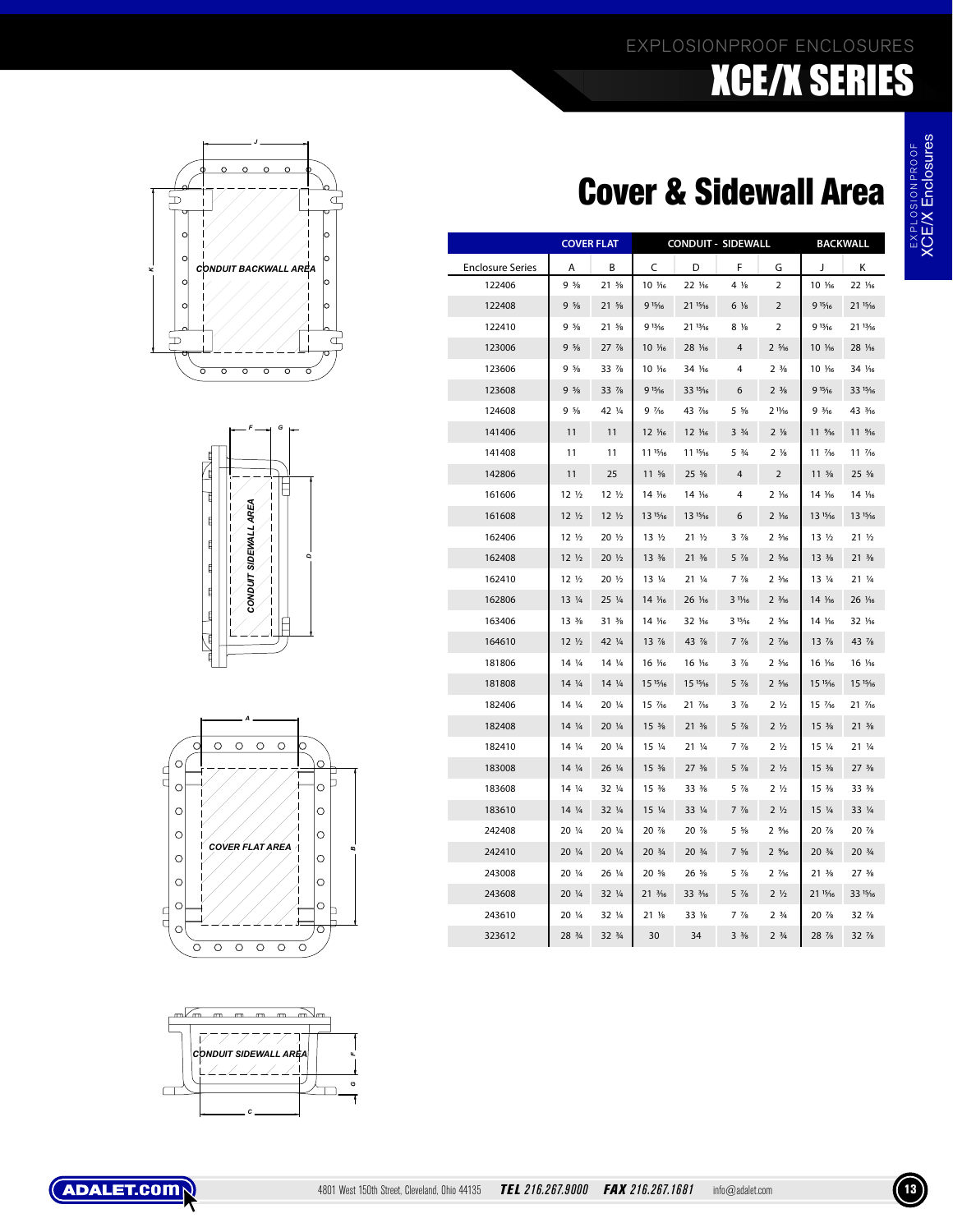### Minimum Spacing for Operators in Covers

|           |                |                | <b>STANDARD OPERATORS</b> |                     |       |                | <b>MINIATURE OPERATORS</b> |                     | <b>COVER WALL</b> |
|-----------|----------------|----------------|---------------------------|---------------------|-------|----------------|----------------------------|---------------------|-------------------|
| Catalog # | Max #          | Max Rows       | Max Per Row               | Spacing<br>CL to CL | Max # | Max Rows       | Max Per Row                | Spacing<br>CL to CL | Thickness         |
| XCE041604 | 5              | 5              | $\mathbf{1}$              | $2\frac{1}{2}$      | 13    | 13             | 1                          | 1                   | $\frac{1}{2}$     |
| XCE060804 | $\overline{2}$ | $\overline{2}$ | $\mathbf{1}$              | $2\frac{1}{2}$      | 8     | 4              | $\overline{2}$             | $\mathbf{1}$        | $\frac{1}{2}$     |
| XCE060805 | $\overline{2}$ | $\overline{2}$ | $\mathbf{1}$              | $2\frac{1}{2}$      | 8     | 4              | $\overline{2}$             | $\mathbf{1}$        | $\frac{1}{2}$     |
| XCE060806 | $\overline{2}$ | $\overline{2}$ | $\mathbf{1}$              | $2\frac{1}{2}$      | 8     | 4              | $\overline{2}$             | $\mathbf{1}$        | $\frac{1}{2}$     |
| XCE061105 | 3              | 3              | $\mathbf{1}$              | $2\frac{1}{2}$      | 14    | 7              | $\overline{2}$             | $\mathbf{1}$        | $\frac{1}{2}$     |
| XCE061204 | 4              | $\overline{4}$ | $\mathbf{1}$              | $2\frac{1}{2}$      | 16    | 8              | $\overline{2}$             | $\mathbf{1}$        | $\frac{5}{8}$     |
| XCE061206 | 4              | 4              | $\mathbf{1}$              | $2\frac{1}{2}$      | 16    | 8              | $\overline{2}$             | $\mathbf{1}$        | $\frac{5}{8}$     |
| XCE061305 | 4              | $\overline{4}$ | $\mathbf{1}$              | $2\frac{1}{2}$      | 18    | 9              | $\overline{2}$             | $\mathbf{1}$        | $\frac{1}{2}$     |
| XCE071004 | 6              | 3              | $\overline{2}$            | $2\frac{1}{2}$      | 18    | 6              | 3                          | $\mathbf{1}$        | $\frac{5}{8}$     |
| XCE071006 | 6              | 3              | $\overline{2}$            | $2\frac{1}{2}$      | 18    | 6              | 3                          | $\mathbf{1}$        | $\frac{5}{8}$     |
| XCE071805 | 12             | 6              | $\overline{2}$            | $2\frac{1}{2}$      | 45    | 15             | 3                          | $\mathbf{1}$        | $\frac{5}{8}$     |
| XCE080804 | 4              | $\overline{2}$ | $\overline{2}$            | $2\frac{1}{2}$      | 16    | 4              | 4                          | $\mathbf{1}$        | $\frac{11}{16}$   |
| XCE080806 | 4              | 2              | $\overline{2}$            | $2\frac{1}{2}$      | 16    | 4              | 4                          | $\mathbf{1}$        | $\frac{11}{16}$   |
| XCE080808 | 4              | $\overline{2}$ | $\overline{2}$            | $2\frac{1}{2}$      | 16    | 4              | $\overline{4}$             | $\mathbf{1}$        | 11/16             |
| XCE081004 | 6              | 3              | $\overline{2}$            | $2\frac{1}{2}$      | 24    | 6              | 4                          | $\mathbf{1}$        | $\frac{11}{16}$   |
| XCE081006 | 6              | $\overline{3}$ | $\overline{2}$            | $2\frac{1}{2}$      | 24    | 6              | 4                          | $\mathbf{1}$        | $\frac{11}{16}$   |
| XCE081204 | 8              | $\overline{4}$ | $\overline{2}$            | $2\frac{1}{2}$      | 32    | 8              | 4                          | $\mathbf{1}$        | $\frac{11}{16}$   |
| XCE081206 | 8              | $\overline{4}$ | $\overline{2}$            | $2\frac{1}{2}$      | 32    | 8              | 4                          | $\mathbf{1}$        | 11/16             |
| XCE081208 | 8              | $\overline{4}$ | $\overline{2}$            | $2\frac{1}{2}$      | 32    | 8              | 4                          | $\mathbf{1}$        | $\frac{11}{16}$   |
| XCE091105 | 6              | 3              | $\overline{2}$            | $2\frac{1}{2}$      | 35    | $\overline{7}$ | 5                          | $\mathbf{1}$        | $\frac{11}{16}$   |
| XCE101004 | 9              | 3              | 3                         | $2\frac{1}{2}$      | 36    | 6              | 6                          | $\mathbf{1}$        | $\frac{11}{16}$   |
| XCE101006 | 9              | 3              | $\overline{\mathbf{3}}$   | $2\frac{1}{2}$      | 36    | 6              | 6                          | $\mathbf{1}$        | 11/16             |
| XCE101008 | 9              | 3              | 3                         | $2\frac{1}{2}$      | 36    | 6              | 6                          | $\mathbf{1}$        | $\frac{11}{16}$   |
| XCE101206 | 12             | $\overline{4}$ | $\overline{3}$            | $2\frac{1}{2}$      | 48    | 8              | 6                          | $\mathbf{1}$        | $\frac{3}{4}$     |
| XCE101406 | 12             | 4              | 3                         | $2\frac{1}{2}$      | 60    | 10             | 6                          | $\mathbf{1}$        | $\frac{3}{4}$     |
| XCE101408 | 12             | $\overline{4}$ | $\overline{3}$            | $2\frac{1}{2}$      | 60    | 10             | 6                          | $\mathbf{1}$        | $\frac{3}{4}$     |
| XCE101410 | 12             | 4              | 3                         | $2\frac{1}{2}$      | 60    | 10             | 6                          | $\mathbf{1}$        | $\frac{3}{4}$     |
| XCE121206 | 9              | $\overline{3}$ | $\mathbf{3}$              | $\mathbf{3}$        | 64    | 8              | 8                          | $\mathbf{1}$        | $\frac{7}{8}$     |
| XCE121208 | 9              | 3              | 3                         | 3                   | 64    | 8              | 8                          | $\mathbf{1}$        | $\frac{7}{8}$     |
| XCE121806 | 15             | 5              | $\mathsf 3$               | $\mathbf{3}$        | 92    | 14             | 8                          | $\mathbf{1}$        | 15/16             |
| XCE121808 | 15             | 5              | $\mathsf{3}$              | 3                   | 92    | 14             | 8                          | $\mathbf{1}$        | 15/16             |
| XCE122005 | 18             | 6              | $\mathbf{3}$              | $\mathsf{3}$        | 128   | 16             | 8                          | $\mathbf{1}$        | $1\frac{1}{8}$    |
|           |                |                |                           |                     |       |                |                            |                     |                   |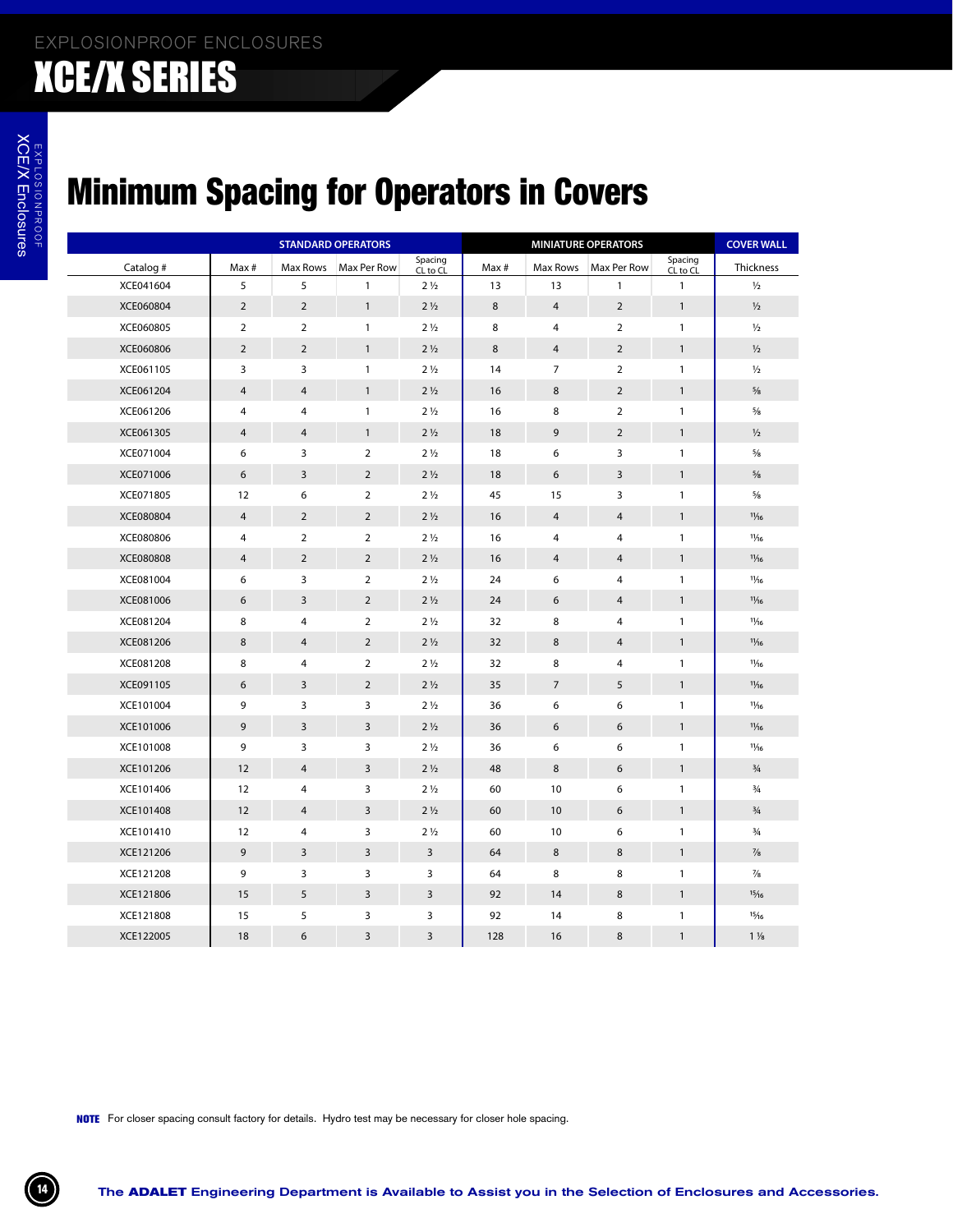### EXPLOSIONPROOF ENCLOSURES XCE/X SERIES

XCE/X Enclosures

### Minimum Spacing for Operators in Covers

|                                                                                                           |       |                  | <b>STANDARD OPERATORS</b> |                     |       |          | <b>MINIATURE OPERATORS</b> |                     | <b>COVER WALL</b> |
|-----------------------------------------------------------------------------------------------------------|-------|------------------|---------------------------|---------------------|-------|----------|----------------------------|---------------------|-------------------|
| Catalog #                                                                                                 | Max # | Max Rows         | Max Per Row               | Spacing<br>CL to CL | Max # | Max Rows | Max Per Row                | Spacing<br>CL to CL | Thickness         |
| XCE122406                                                                                                 | 21    | $\overline{7}$   | 3                         | 3                   | 150   | 20       | 8                          | $\mathbf{1}$        | $1\frac{1}{8}$    |
| XCE122408                                                                                                 | 21    | $\overline{7}$   | 3                         | 3                   | 150   | 20       | 8                          | $\mathbf{1}$        | $1\frac{1}{8}$    |
| XCE122410                                                                                                 | 21    | 7                | 3                         | 3                   | 150   | 20       | 8                          | $\mathbf{1}$        | $1\frac{1}{8}$    |
| XCE123006                                                                                                 | 27    | 9                | 3                         | 3                   | 150   | 26       | 8                          | $\mathbf{1}$        | $1\frac{3}{8}$    |
| XCE123606                                                                                                 | 33    | 11               | 3                         | 3                   | 150   | 32       | 8                          | $\mathbf{1}$        | $1\frac{3}{16}$   |
| XCE123608                                                                                                 | 33    | 11               | 3                         | 3                   | 150   | 32       | 8                          | $\mathbf{1}$        | $1\frac{3}{16}$   |
| XCE124608                                                                                                 | 42    | 14               | 3                         | 3                   | 150   | 41       | 8                          | $\mathbf{1}$        | $1\frac{1}{4}$    |
| XCE141406                                                                                                 | 16    | 4                | $\overline{4}$            | 3                   | 100   | 10       | 10                         | $\mathbf{1}$        | $\frac{7}{8}$     |
| XCE141408                                                                                                 | 16    | 4                | $\overline{4}$            | 3                   | 100   | 10       | 10                         | $\mathbf{1}$        | $\frac{7}{8}$     |
| XCE142806                                                                                                 | 32    | 8                | $\overline{4}$            | 3                   | 150   | 24       | 10                         | $\mathbf{1}$        | $1\frac{1}{8}$    |
| XCE161606                                                                                                 | 16    | 4                | $\overline{4}$            | $3\frac{1}{2}$      | 121   | 11       | 11                         | $\mathbf{1}$        | $\frac{7}{8}$     |
| XCE161608                                                                                                 | 16    | 4                | $\overline{4}$            | $3\frac{1}{2}$      | 121   | 11       | 11                         | $\mathbf{1}$        | $\frac{7}{8}$     |
| XCE162406                                                                                                 | 24    | 6                | $\overline{4}$            | $3\frac{1}{2}$      | 150   | 19       | 11                         | $\mathbf{1}$        | $\frac{7}{8}$     |
| XCE162408                                                                                                 | 24    | 6                | 4                         | $3\frac{1}{2}$      | 150   | 19       | 11                         | $\mathbf{1}$        | $\frac{7}{8}$     |
| XCE162410                                                                                                 | 24    | 6                | $\overline{4}$            | $3\frac{1}{2}$      | 150   | 19       | 11                         | $\mathbf{1}$        | $\frac{7}{8}$     |
| XCE162806                                                                                                 | 28    | $\overline{7}$   | $\overline{4}$            | $3\frac{1}{2}$      | 150   | 24       | 11                         | $\mathbf{1}$        | $1\frac{1}{4}$    |
| XCE163406                                                                                                 | 32    | 8                | $\overline{4}$            | $3\frac{1}{2}$      | 150   | 30       | 11                         | $\mathbf{1}$        | $1\frac{1}{4}$    |
| XCE164610                                                                                                 | 48    | 12               | $\overline{4}$            | $3\frac{1}{2}$      | 150   | 41       | 11                         | $\mathbf{1}$        | $\mathbf{1}$      |
| XCE181806                                                                                                 | 36    | 6                | 6                         | 2 <sub>2</sub>      | 150   | 13       | 13                         | 1                   | $\mathbf{1}$      |
| XCE181808                                                                                                 | 36    | 6                | 6                         | 2 <sub>2</sub>      | 150   | 13       | 13                         | $\mathbf{1}$        | $\mathbf{1}$      |
| XCE182406                                                                                                 | 24    | 6                | 4                         | $3\frac{1}{2}$      | 150   | 19       | 13                         | $\mathbf{1}$        | $1\frac{1}{2}$    |
| XCE182408                                                                                                 | 24    | 6                | $\overline{4}$            | $3\frac{1}{2}$      | 150   | 19       | 13                         | $\mathbf{1}$        | $1\frac{1}{2}$    |
| XCE182410                                                                                                 | 24    | 6                | $\overline{4}$            | $3\frac{1}{2}$      | 150   | 19       | 13                         | $\mathbf{1}$        | $1\frac{1}{2}$    |
| XCE183008                                                                                                 | 32    | 8                | $\overline{4}$            | $3\frac{1}{2}$      | 150   | 25       | 13                         | $\mathbf{1}$        | $1\frac{1}{2}$    |
| XCE183608                                                                                                 | 36    | 9                | 4                         | $3\frac{1}{2}$      | 150   | 31       | 13                         | $\mathbf{1}$        | $1\frac{7}{8}$    |
| XCE183610                                                                                                 | 36    | 9                | $\overline{4}$            | $3\frac{1}{2}$      | 150   | 31       | 13                         | $\mathbf{1}$        | $1\frac{7}{8}$    |
| XCE242408                                                                                                 | 36    | 6                | 6                         | $3\frac{1}{2}$      | 150   | 19       | 19                         | 1                   | $1\frac{1}{2}$    |
| XCE242410                                                                                                 | 36    | 6                | 6                         | $3\frac{1}{2}$      | 150   | 19       | 19                         | $\mathbf{1}$        | $1\frac{1}{2}$    |
| XCE243008                                                                                                 | 42    | $\overline{7}$   | 6                         | $3\frac{1}{2}$      | 150   | 25       | 19                         | $\mathbf{1}$        | $1\frac{7}{8}$    |
| XCE243608                                                                                                 | 54    | 9                | 6                         | $3\frac{1}{2}$      | 150   | 31       | 19                         | $\mathbf{1}$        | $1\frac{7}{8}$    |
| XCE243610                                                                                                 | 54    | 9                | 6                         | $3\frac{1}{2}$      | 150   | 31       | 19                         | $\mathbf{1}$        | $1\frac{7}{8}$    |
| XCE323612**                                                                                               | 42    | $\boldsymbol{7}$ | $\boldsymbol{6}$          | $3\frac{1}{2}$      | 50    | 31       | 27                         | $\mathbf{1}$        | $1\frac{3}{8}$    |
| $\ast\ast$<br>Consult factory                                                                             |       |                  |                           |                     |       |          |                            |                     |                   |
| NOTE For closer spacing consult factory for details. Hydro test may be necessary for closer hole spacing. |       |                  |                           |                     |       |          |                            |                     |                   |

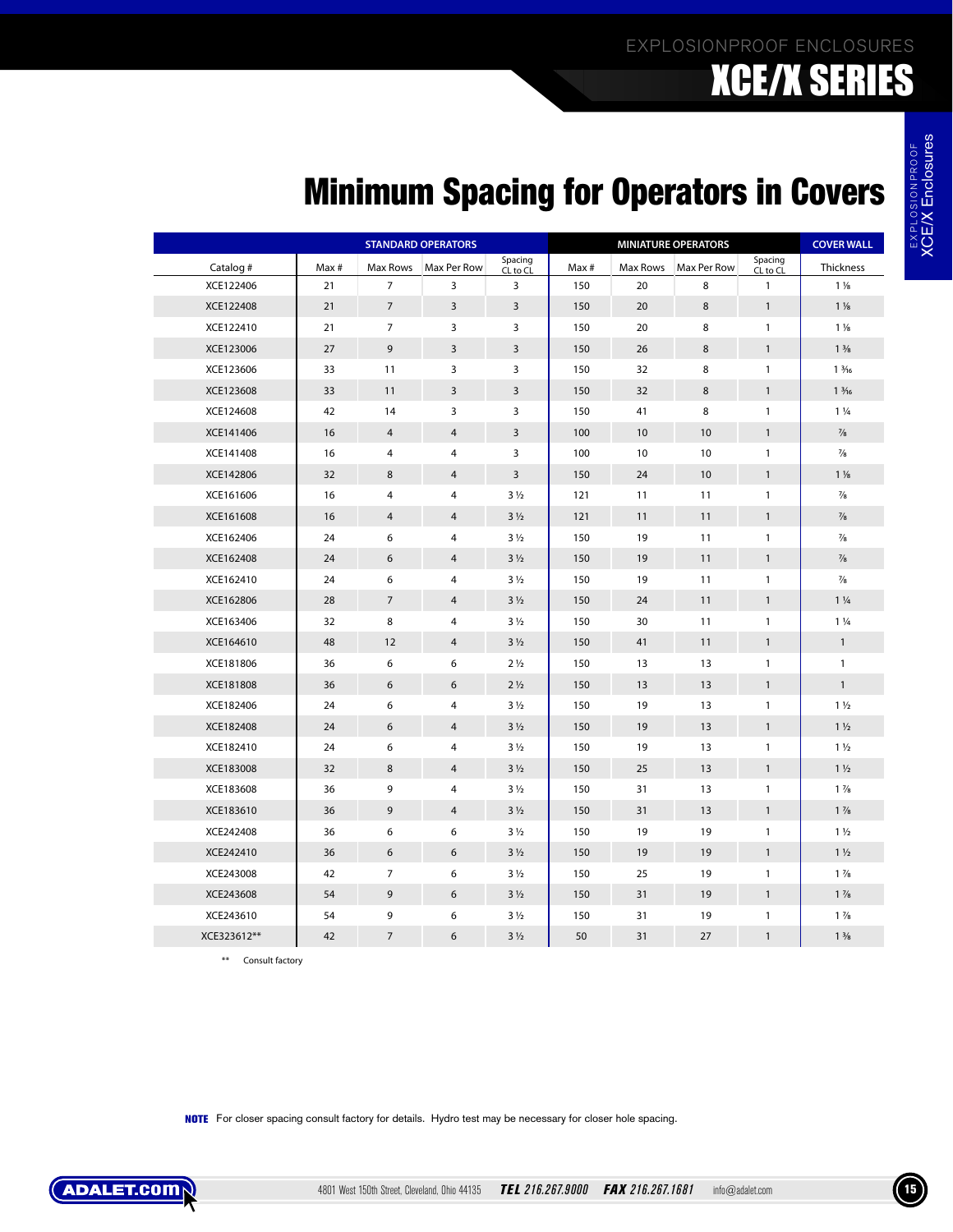# **Conduit Drilling and Tapping Guidelines**

When drilling & tapping enclosures for conduit, proper installation requires compliance with the following:

- 1. Must be tapped with at least 5 full NPT threads in enclosure back or sides only; min. 1/2" conduit size for XCE series.
- 2. Depth of NPT holes must be plus 1/2 turn min. to plus 2 turns max. past standard NPT plug gage notch.
- 3. Inner end of conduit openings shall be smooth and well-rounded.

### **TABLE I**

| <b>THREAD SIZE OF CONDUIT</b> |                      | <b>MINIMUM WALL THICKNESS AT CONDUIT ENTRANCE EXCLUDING XCEX</b> |
|-------------------------------|----------------------|------------------------------------------------------------------|
| Inches (NPT)                  | Explosionproof       | Dust Ignition Proof / Weather Proof                              |
| $\frac{1}{2} - \frac{3}{4}$   | $\frac{3}{8}$ inch   | $\frac{1}{4}$ inch                                               |
| $1 - 2$                       | 1/ <sub>6</sub> inch | 5/ <sub>6</sub> inch                                             |
| $2\frac{1}{2}$ - 5            | $\frac{5}{8}$ inch   | $\frac{7}{6}$ inch                                               |

#### **TABLE II**

| Conduit size, inches (NPT)                                          | $\frac{1}{2}$  | $\frac{3}{4}$  |                | $\frac{1}{4}$  | $1\frac{1}{2}$ |                | $2\frac{1}{2}$                |                   | $3\frac{1}{2}$ |                |                               |
|---------------------------------------------------------------------|----------------|----------------|----------------|----------------|----------------|----------------|-------------------------------|-------------------|----------------|----------------|-------------------------------|
| Minimum Distance from conduit CL<br>to inside corner or back of box | $\frac{5}{16}$ | $\frac{7}{16}$ | $\frac{9}{16}$ | 13/4           | $\frac{7}{8}$  | $2\frac{1}{8}$ | 2 <sup>3</sup> / <sub>8</sub> | $2 \frac{11}{16}$ | $2^{15}/16$    | $3\frac{1}{4}$ | $3\frac{7}{8}$                |
| Approximate diameter of union                                       | $1\frac{7}{8}$ | $1\frac{7}{8}$ | $2\frac{1}{6}$ | $2\frac{7}{8}$ | $3\frac{1}{4}$ | $3\frac{7}{8}$ | $4\frac{7}{8}$                | 5 <sub>1/2</sub>  |                | $6\frac{1}{2}$ | 7 <sup>1</sup> / <sub>2</sub> |

|                  |                               |                               |                |                | IABLE                         |                |                |                |                               |                               |                |
|------------------|-------------------------------|-------------------------------|----------------|----------------|-------------------------------|----------------|----------------|----------------|-------------------------------|-------------------------------|----------------|
| <b>SIZE</b>      | 5                             | 4                             | 31/2           | 3              | 2 1/2                         | $\overline{2}$ | 11/2           | 1 1/4          | 1                             | 3/4                           | 1/2            |
| $\frac{1}{2}$    | $4\frac{1}{2}$                | $3\frac{5}{8}$                | $3\frac{3}{8}$ | 3              | $2\frac{5}{8}$                | $2\frac{3}{8}$ | 2              | $1\frac{7}{8}$ | 1 <sup>3</sup> / <sub>4</sub> | $1\frac{5}{8}$                | $1\frac{1}{2}$ |
| $\frac{3}{4}$    | $4\frac{3}{4}$                | 3 <sup>3</sup> / <sub>4</sub> | $3\frac{1}{2}$ | $3\frac{1}{8}$ | 2 <sup>3</sup> / <sub>4</sub> | $2\frac{1}{2}$ | $2\frac{1}{8}$ | $\overline{2}$ | $1\frac{7}{8}$                | 1 <sup>3</sup> / <sub>4</sub> |                |
| $\mathbf{1}$     | $4\frac{7}{8}$                | 4                             | $3\frac{5}{8}$ | $3\frac{1}{4}$ | 3                             | $2\frac{5}{8}$ | $2\frac{3}{8}$ | $2\frac{1}{4}$ | $\overline{2}$                |                               |                |
| $1\frac{1}{4}$   | $5\frac{1}{8}$                | $4\frac{1}{8}$                | $3\frac{7}{8}$ | $3\frac{1}{2}$ | $3\frac{1}{8}$                | $2\frac{7}{8}$ | 2 <sub>2</sub> | $2\frac{3}{8}$ |                               |                               |                |
| $1\frac{1}{2}$   | $5\frac{1}{2}$                | $4\frac{1}{4}$                | 4              | $3\frac{5}{8}$ | $3\frac{1}{4}$                | 3              | $2\frac{5}{8}$ |                |                               |                               |                |
| $\overline{2}$   | $5\frac{3}{4}$                | $4\frac{5}{8}$                | $4\frac{1}{4}$ | $3\frac{7}{8}$ | $3\frac{5}{8}$                | $3\frac{1}{4}$ |                |                |                               |                               |                |
| 2 <sub>1/2</sub> | 6                             | $4\frac{7}{8}$                | $4\frac{5}{8}$ | $4\frac{1}{4}$ | $3\frac{7}{8}$                |                |                |                |                               |                               |                |
| $\overline{3}$   | $6\frac{1}{4}$                | $5\frac{3}{8}$                | 5              | $4\frac{5}{8}$ |                               |                |                |                |                               |                               |                |
| $3\frac{1}{2}$   | $6\frac{1}{2}$                | $5\frac{5}{8}$                | $5\frac{1}{4}$ |                |                               |                |                |                |                               |                               |                |
| $\overline{4}$   | 6 <sup>3</sup> / <sub>4</sub> | $5\frac{7}{8}$                |                |                |                               |                |                |                |                               |                               |                |
| 5                | $7\frac{1}{4}$                |                               |                |                |                               |                |                |                |                               |                               |                |

- NOTES 1. This information is compiled from data which we believe is reliable and is given in good faith. Since the methods of application and conditions under which our products are used are beyond our control, we are not able to guarantee the application and/or use of same. The user assumes all risks and liability in connection with the application and use of our products.
	- 2. All dimensions are in inches.
	- 3. Metric threads available from factory for most applications Consult Factory.
	- 4. Consult Factory for special spacing arrangements. Hydro test may be required.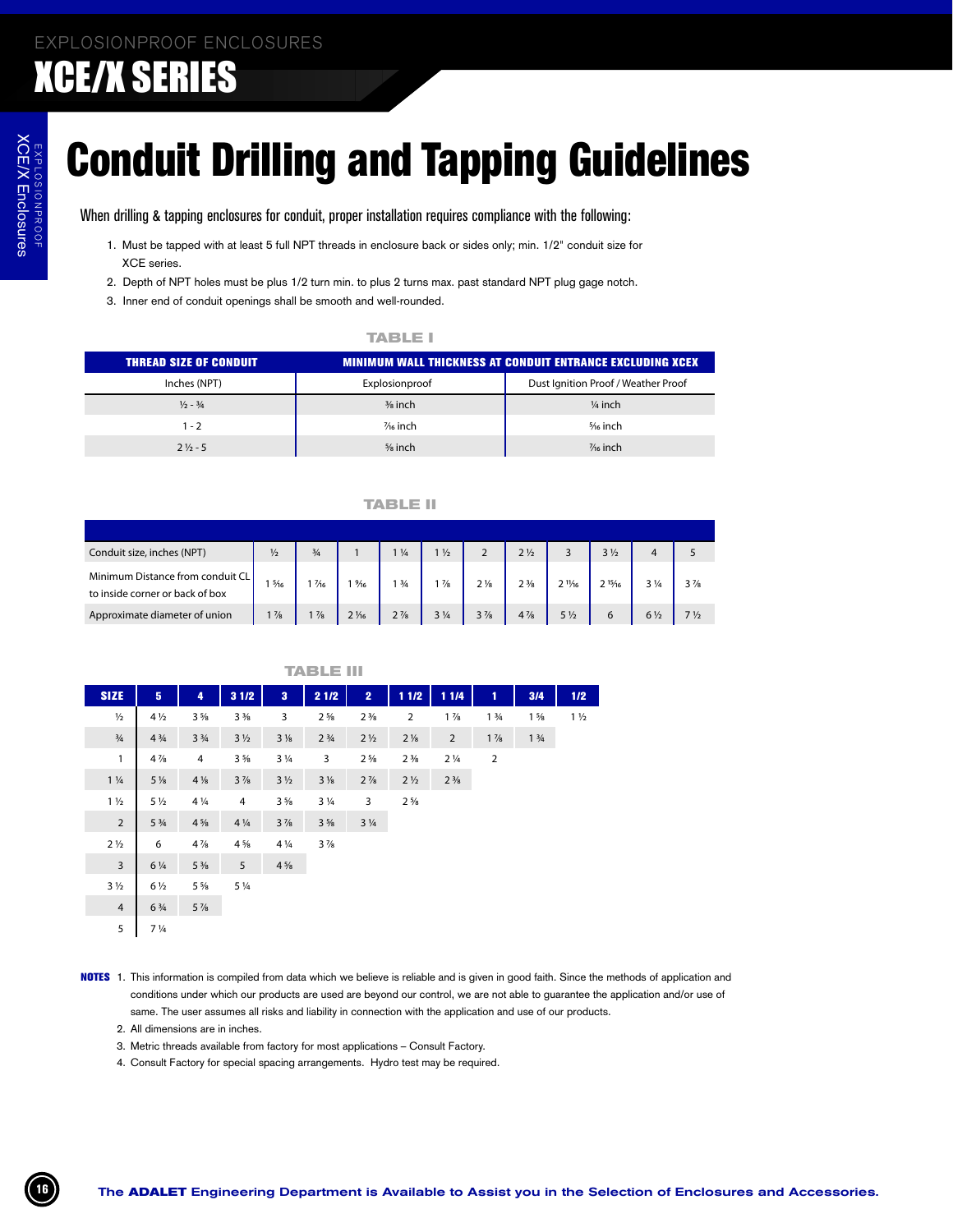XCE/X Enclosures

# **Auxiliary Device Drilling & Tapping Guidelines**

Spacing For Auxiliary Devices Installed in Box Walls of Control Panel Enclosures Used in Hazardous Locations.

> When using an Auxiliary Device in the box wall of an enclosure used in hazardous locations, proper installation requires compliance with the following:

- 1. A minimum of (5) thread engagement, class 2 fit, required for group C & D applications. A minimum of (7) thread engagement, class 2 fit, required for group B applications.
- 2. Table I shows minimum box wall thickness for Auxiliary Device threads.

|                         |                                        | <b>REQUIRED MINIMUM BOX WALL THICKNESS</b> |                                     |                |
|-------------------------|----------------------------------------|--------------------------------------------|-------------------------------------|----------------|
| Thread Size (In.)       | Group C & D min. (5) thread engagement | Group B min. (7) thread engagement         | <b>Typical Auxiliary Devices</b>    | Drill Dia.     |
| $1/2 - 14$ NPSM         | 3/ <sub>8</sub> Inch                   | $\frac{1}{2}$ Inch                         | XBO, XHPB, XHSS, Standard Operators | .747/.759      |
| 3/4 - 14 NPSM           | 3/8 Inch                               | $1/2$ Inch                                 | XBO, XHPB, XHSS, Standard Operators | .958/.970      |
| 1 -11 % NPSM            | % Inch                                 | $5/8$ Inch                                 | <b>XCBH Large Handle Assembly</b>   | 1.201/1.211    |
| $\frac{3}{8}$ - 18 NPSM | $\frac{9}{22}$ Inch                    | $13/32$ Inch                               | <b>XCBH Small Handle Assembly</b>   | .603/.612      |
| $\frac{3}{8}$ – 16 UNC  | $5/16$ Inch                            | % Inch                                     | XMOB, XMOSS, Mini Operators         | $\frac{5}{16}$ |

### **TABLE I**

3. If Auxiliary Device contains undercut in engaging threaded section, the minimum wall thickness shown in Table I must increase to maintain the minimum required thread engagement. (Fig. A)

(continued next page)



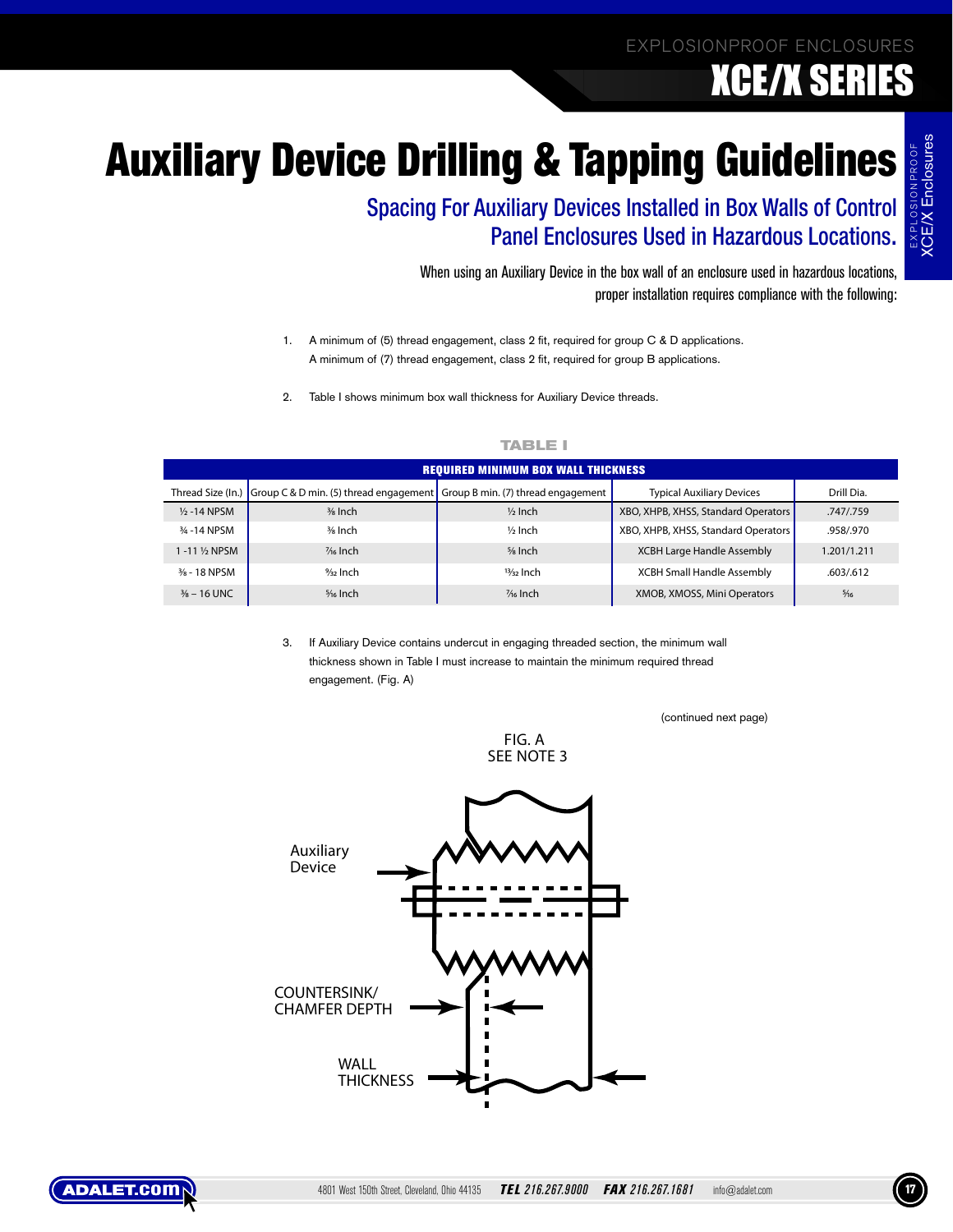# Auxiliary Device Drilling & Tapping Guidelines

|                                                                       |                | TABLE III       |                 |                 |        |
|-----------------------------------------------------------------------|----------------|-----------------|-----------------|-----------------|--------|
| <b>REQUIRED MINIMUM BOX WALL THICKNESS 3/8 - 16 UNC</b>               |                | <b>3/8 NPSM</b> | <b>1/2 NPSM</b> | <b>3/4 NPSM</b> | 1 NPSM |
| Minimum Distance from auxiliary<br>Device CL to corner of back of box | $1\frac{1}{2}$ | $1\frac{5}{8}$  | 13/4            | $1\frac{7}{8}$  |        |

|                               | $3/8 - 16$ UNC<br>$1\frac{1}{2}$ |                                  | <b>3/8 NPSM</b><br>$1\frac{5}{8}$ | <b>1/2 NPSM</b><br>$1\frac{3}{4}$       |                                                                                                                                    | <b>3/4 NPSM</b><br>$1\frac{7}{8}$ |                                               |                                  | 1 NPSM<br>$\overline{2}$         |                                  |
|-------------------------------|----------------------------------|----------------------------------|-----------------------------------|-----------------------------------------|------------------------------------------------------------------------------------------------------------------------------------|-----------------------------------|-----------------------------------------------|----------------------------------|----------------------------------|----------------------------------|
|                               |                                  |                                  |                                   |                                         |                                                                                                                                    |                                   |                                               |                                  |                                  |                                  |
|                               |                                  |                                  |                                   |                                         |                                                                                                                                    |                                   |                                               |                                  |                                  |                                  |
|                               |                                  |                                  |                                   |                                         |                                                                                                                                    |                                   |                                               |                                  |                                  |                                  |
| 4<br>$3\frac{5}{8}$           | $3 - 1/2$<br>$3\frac{3}{8}$      | 3 <sup>2</sup><br>3              | $2 - 1/2$<br>$2\frac{5}{8}$       | 2 <sup>2</sup><br>$2\frac{3}{8}$        | $1 - 1/2$<br>$\overline{2}$                                                                                                        | $1 - 1/4$<br>$1\frac{7}{8}$       | $\mathbf{1}$<br>1 <sup>3</sup> / <sub>4</sub> | 3/4<br>$1\frac{5}{8}$            | 1/2<br>$1\frac{1}{2}$            |                                  |
|                               |                                  |                                  |                                   |                                         |                                                                                                                                    |                                   |                                               |                                  |                                  |                                  |
| 3 <sup>3</sup> / <sub>4</sub> | $3\frac{1}{2}$                   | $3\frac{1}{8}$                   | 2 <sup>3</sup> / <sub>4</sub>     | $2\frac{1}{2}$                          | $2\frac{1}{4}$                                                                                                                     | 2 <sub>8</sub>                    | $\overline{2}$                                | $1\frac{7}{8}$                   | 1 <sup>3</sup> / <sub>4</sub>    |                                  |
|                               |                                  |                                  |                                   |                                         |                                                                                                                                    |                                   |                                               |                                  |                                  |                                  |
|                               |                                  |                                  |                                   |                                         |                                                                                                                                    |                                   |                                               |                                  |                                  |                                  |
|                               |                                  |                                  |                                   |                                         |                                                                                                                                    |                                   |                                               |                                  |                                  |                                  |
|                               |                                  |                                  |                                   |                                         |                                                                                                                                    |                                   |                                               |                                  |                                  |                                  |
|                               |                                  |                                  |                                   |                                         |                                                                                                                                    |                                   |                                               |                                  |                                  |                                  |
|                               | $\overline{4}$<br>$4\frac{1}{4}$ | $3\frac{5}{8}$<br>$3\frac{7}{8}$ | $3\frac{1}{4}$<br>$3\frac{1}{2}$  | <b>TABLE III</b><br>$2\frac{7}{8}$<br>3 | Table III shows minimum spacing between conduit and Auxiliary Device entrances.<br>$2\frac{5}{8}$<br>2 <sup>3</sup> / <sub>4</sub> | $2\frac{3}{8}$<br>$2\frac{1}{2}$  | $2\frac{1}{4}$<br>$2\frac{3}{8}$              | $2\frac{1}{8}$<br>$2\frac{1}{4}$ | $\overline{2}$<br>$2\frac{1}{8}$ | $1\frac{7}{8}$<br>$\overline{2}$ |